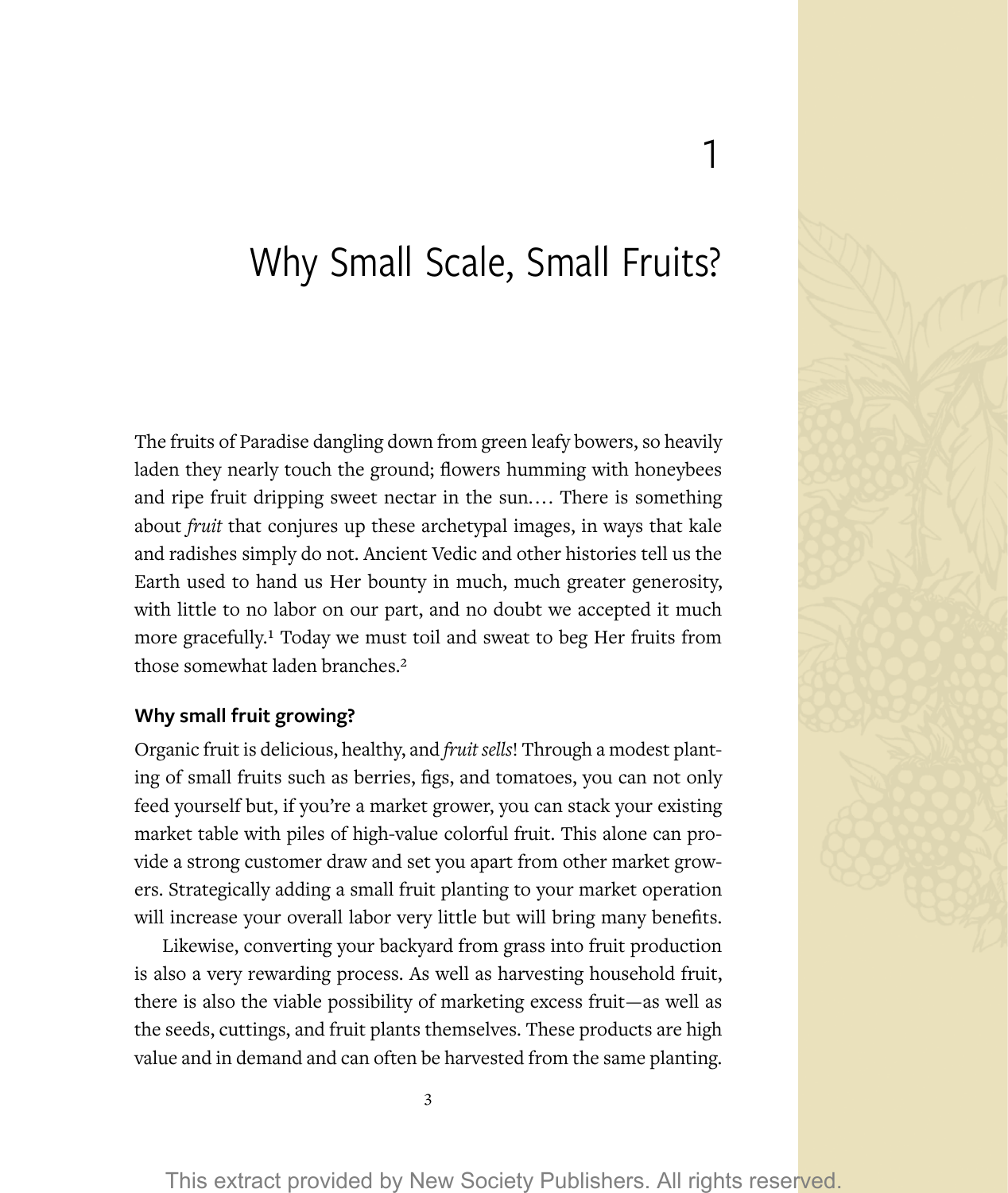Although, in the first quarter of the 21st Century, widespread availability of USDA Certified Organic fruit in supermarkets is now fairly common, the quality is just not the same as locally grown and yet the price tag is still very high. Demand for high quality, ripe, hand-picked, local organic fruit is rising exponentially. This wide-open niche is there for the skilled, strategic market grower to fulfill.

However, I must advise some caution. Fruit farming is not something I would recommend most people take on as a full-time occupation. This book is not about becoming a full-time fruit farmer, nor is it about farming organic fruit on 50 acres. It's about equipping yourself with practical knowledge so you can understand how adding small fruits or berries to your market farming operation, starting a micro-growing operation on an acre or less, or just growing in your backyard for fun and profit can be done successfully. I have placed home and market growing recommendations in Part 2, after each individual fruit is detailed. The techniques and fruits described will work just as well in a backyard setting as on the small farm and will have you set up for success no matter your scale or purpose with growing small fruits.

#### **How and where to start?**

You can start growing small fruits just about anywhere there is good sunlight and a little land. Even containers on a sunny balcony can be used for tomatoes, passionfruit, raspberries, and more. The average backyard can produce an amazing abundance of fruit, with enough extra to sell for a side income. It's up to you to take the initiative and get started. If you have a small unused parcel on an existing market farm, you can start there.

I'll share a small fruit marketing story from 2014–2017, when my wife and I were vegetable market farming in Appalachian Kentucky. In March we planted about 150' (46 m) of row of fall (everbearing) Caroline red raspberries, divided into six 25' rows. Six months later we started bringing  $\frac{1}{2}$  pint clamshells of raspberries to our quiet, small-town farmers market with decent organic food demand, in Berea, KY. We marketed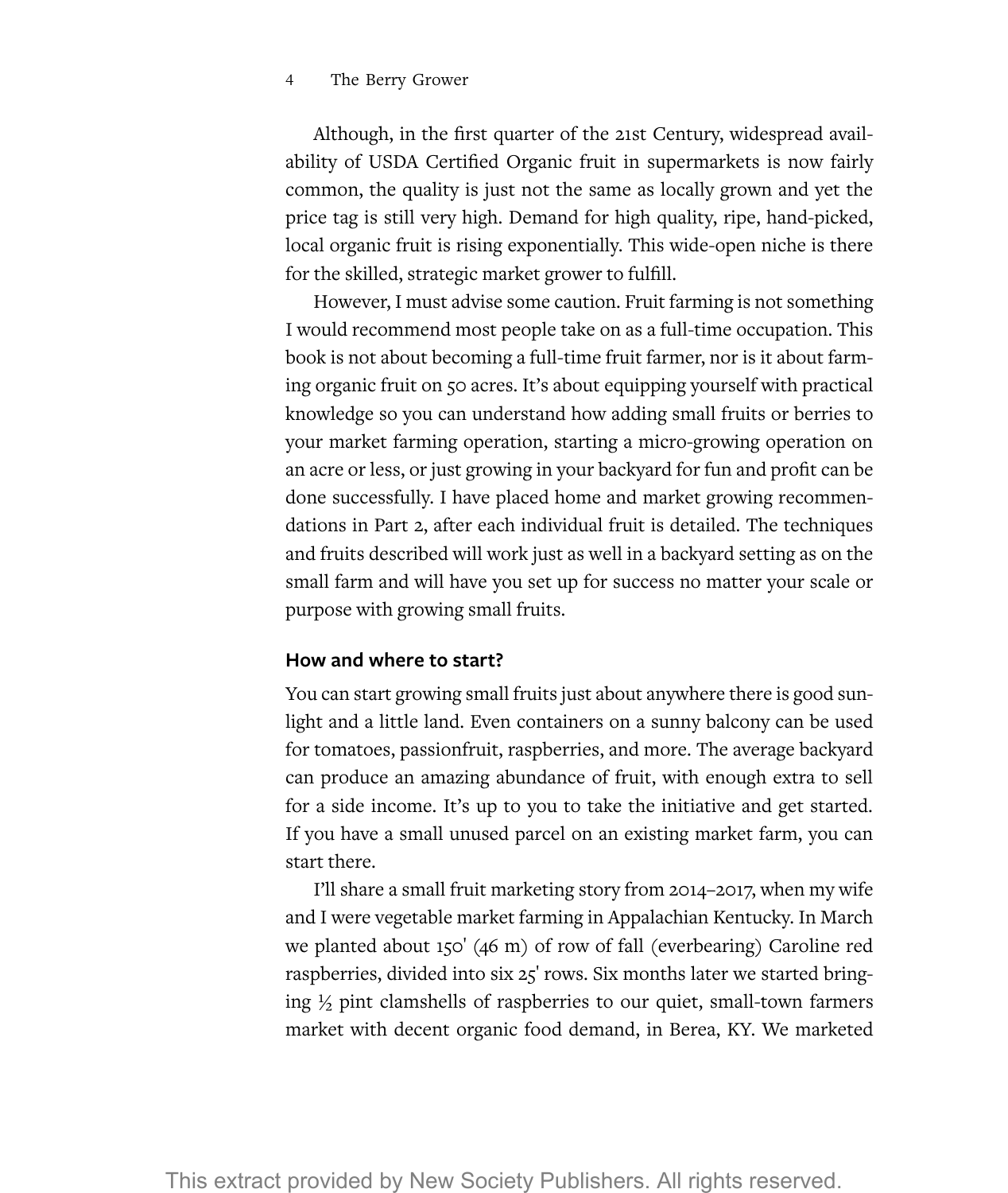them for \$5 each, which was the current grocery store price. We could not bring enough. Every week we sold about \$150–200 in berries, which at the time was a substantial boost to our overall weekly income. We also propagated and sold the plants, bringing in additional income. Picking the berries only took about 4–5 hours a week, which we did on the two days leading up to Saturday market (Thursday, Friday, and also Saturday morning). We carefully graded the berries by hand and chilled them immediately after harvest. We only took to market the A+ and some B+ grade berries (based on size and appearance). Picking earlier than three days before market would have been too long of a storage time and could have risked the berries molding. The other days of the week (Sunday– Wednesday) we picked the berries and sold those through other outlets (a health food store and our home delivery service). This brought in even more income. Also, note that the raspberries were *not yet even close to their peak production*; this was only season one and they were being grown on marginal ground. Had they been on fertile soil in their peak production, the yields would have been 2–4 times heavier.

Overall, it was a tiny expenditure of land (150' of row), capital (about  $$150$  in T-posts and plants), and labor (4–5 hours a week picking and packing). And yet, during berry season (July–September) the raspberries boosted our income by some \$600–800 per month. Not bad! There's no way a large commercial farm could get numbers like that on 150' of berries. A small planting like this could easily fit in many backyards and, I'm sure, a lot of you out there would enjoy eating homegrown raspberries and earning \$800 a month in additional income throughout much of the summer, while providing organic fruit for your local community. Before we move into how to do it, we first should understand a few challenges to growing fruit and why small fruits make big sense.

## **Understanding current climate challenges**

With climate change, you can be certain of one thing: uncertainty. Continually altering weather patterns make it necessary to be ready to deal with unexpected occurrences. These include lack of (or too much) rain,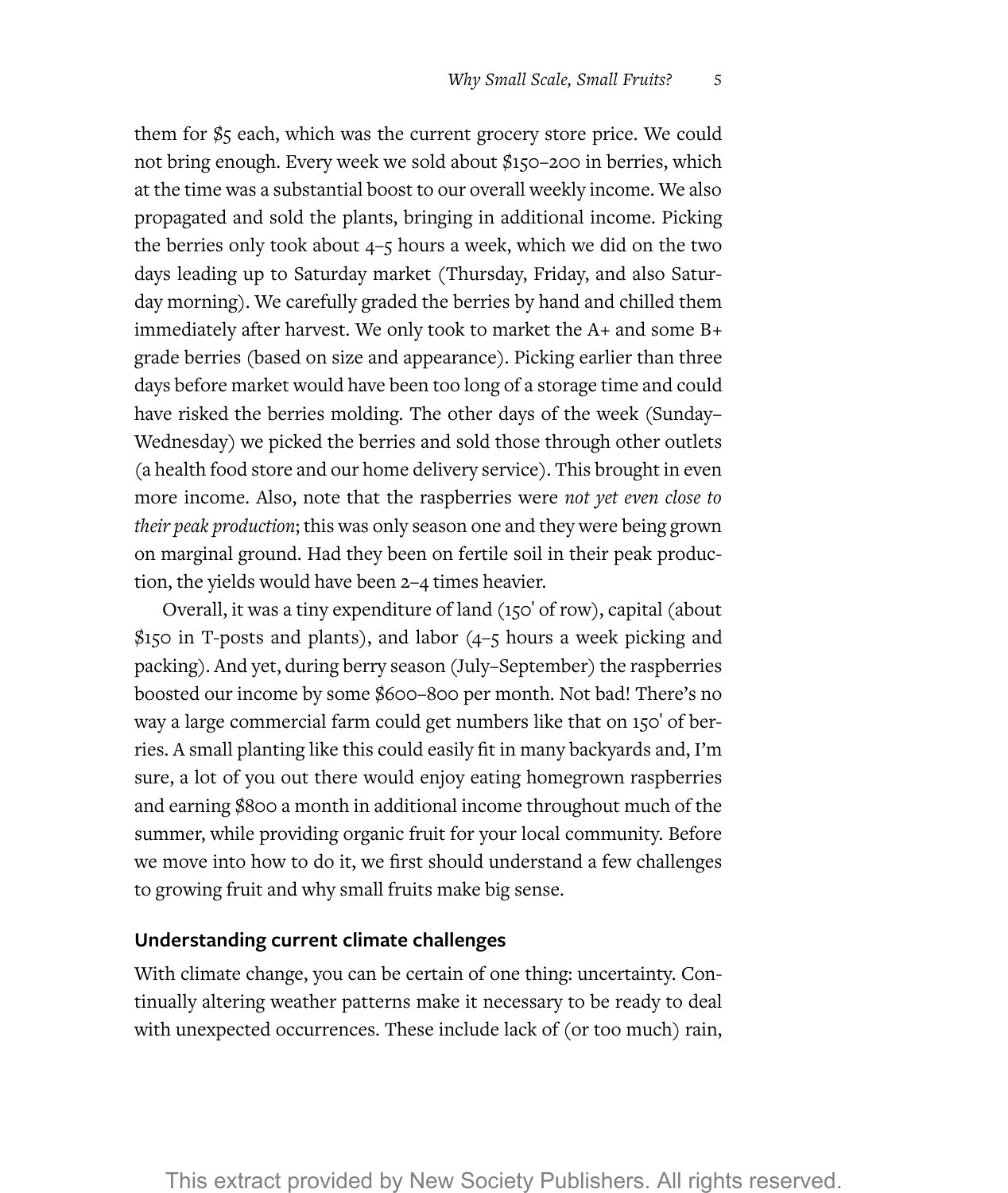colder (or hotter) than average temperatures, as well as altered spring warm-up times (often earlier). Below are some detailed accounts of how climate change events have affected our plantings.

In the winter of 2015–16 we experienced what some refer to as a "polar vortex" event, wherein our winter lows were about  $10^{\circ}F(6^{\circ}C)$ colder than the extreme low for USDA zone 6: −10°F (−23°C) extreme low. Wind chill took it below −10°F. This affected marginally cold-hardy plants and some growers lost trees and plants.

In the autumn of 2019 to spring of 2020, we witnessed unprecedented climatic things happen in our local area. First, we had a severe late summer to early autumn drought wherein there was very little to no rain for about 8 or 9 weeks, with temperatures in the 90s (32-37 in  $\mathrm{^{\circ}C}$ ) almost the entire time, and intense sun. That is not common for KY, although it had been recorded previously. Many half-century-old pine trees turned permanently brown, and many small tree saplings in front yards died also. By late September rains returned and then we had an unusually warm autumn. This delayed the hardening off (lignification or production of wood/bark) of many of our fruit shrubs and trees, which stayed very green into October. Then, all of a sudden, it dropped to 20°F (−7°C) one night in mid-October. This shocked and damaged these plants as they had not begun the process of hibernation, nor lignified their wood, in preparation for freezing weather. Winter set in shortly after.

Winter that year was mild, never going below about 10°F (−12°C: USDA zone 8 conditions, whereas it's normally Zone 6) with daytime temps around  $40-50^{\circ}F (4-10^{\circ}C)$ . Spring came on very early, with early March warming up to 70°F (21°C). Very pleasant, but far too early for it to be that warm every day in our region. With the early warm up, fruit trees and bushes woke up early. Our mulberries, jujubes, grapes, peaches, pawpaws, pears, apples, and most everything else sprouted leaves and flowered a month early. Then...BAM. Spring freeze down to 26°F (−3°C) in late March. Everything melted. The pears, peaches, and apples lost all their fruit, pawpaw flowers were fried, mulberries and jujubes were toast. After that, the plants started to *slowly* recover and more blooms came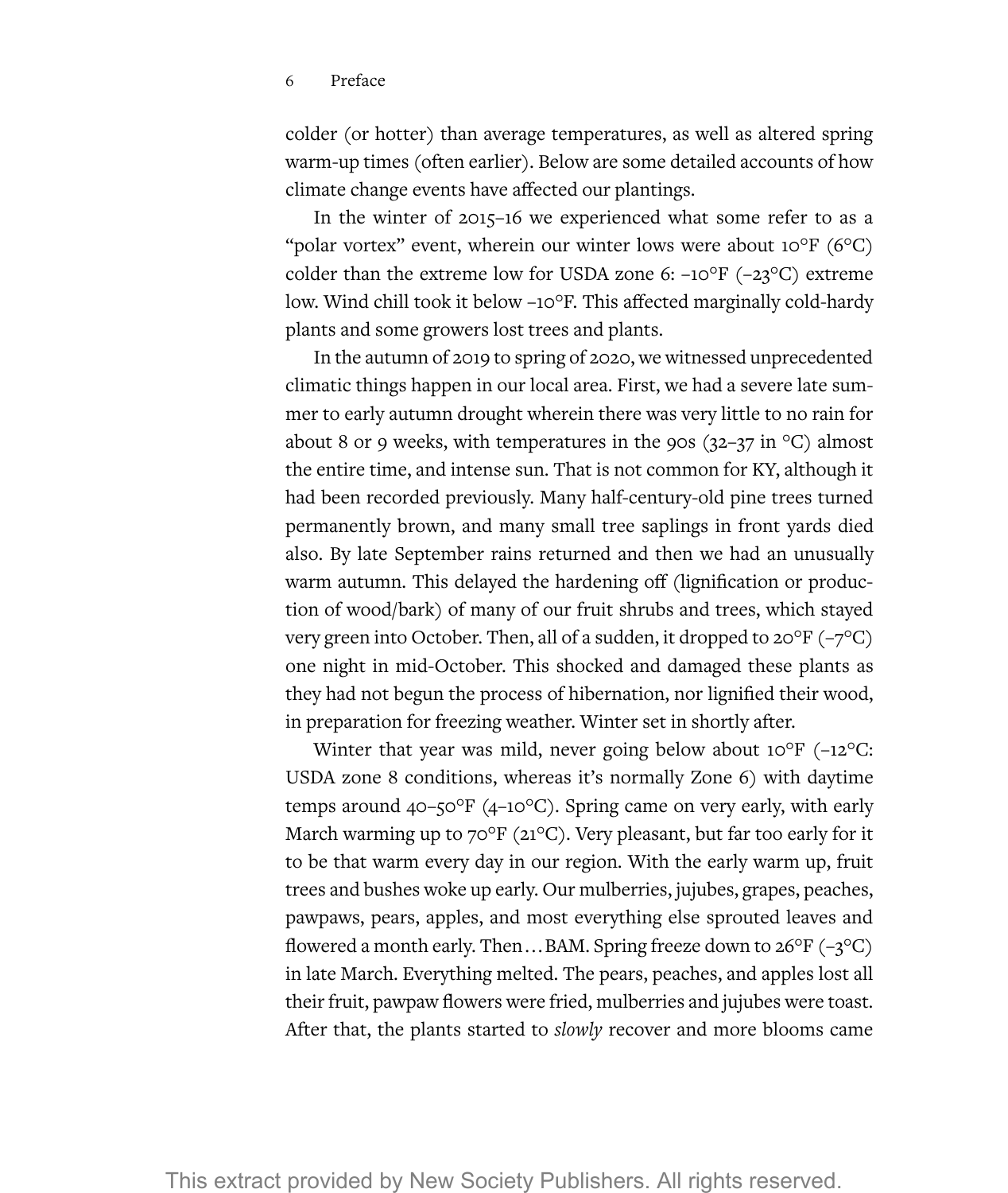out on the pawpaws, and fresh green leaves began sprouting again on the fruit trees and shrubs. Then, BAM. A late mid-April freeze down to 28°F (−2°C). Everything got fried *yet again*.

This second time, it proved too much. The deep stress of it all to the plants led to our first-ever infestation of Asian ambrosia beetles (*Xylosandrus crassiusculus*). This opportunistic little beetle takes the life out of struggling and unhealthy trees and shrubs of many kinds, including pawpaws. It senses ethanol,<sup>3</sup> which is a byproduct of trees that are stressed out. It's as if the stressed trees were waving a bright white flag saying "I'm weak and vulnerable and ill-adapted," and the ambrosia beetle is death's scythe as a response. Many fruit trees died in our local region, and on our farm we lost dozens of specimens. This devastating weather pattern affected much of the southeast, but Kentucky was hit especially hard.

#### **Small fruits to the rescue**

However, we noted which fruiting plants were *essentially unaffected* by all of this climatic irregularity: the blackberries, red and black raspberries, strawberries, *aronia*, figs, gooseberries, juneberries, blueberries, passionfruit, honeyberries; *all the small fruits were totally fine! Hmm ...*

We observed all season that despite the late freezes, even during the time of full bloom for many of them, all the small fruit plants succeeded despite the extreme, unstable weather. We had amazing harvests of perfect blackberries, strawberries, raspberries, *aronia*, passionfruit, gooseberries, and more. As a positive side effect, we also had drastically reduced populations of stinkbugs, June beetles (*Cotinis nitida*), and Japanese beetles, all typically major fruit pests.

Around this time, I contacted a local fruit orchard about an 80-minute drive north of us, and I inquired as to the status of their crops. I was informed there would be *no apples, no pears, and no peaches in 2020*. Those fruits are their main crops and income drivers. What would they have available? Blackberries, raspberries, blueberries, and squash: *small fruits, to the rescue*. *Hmm ...*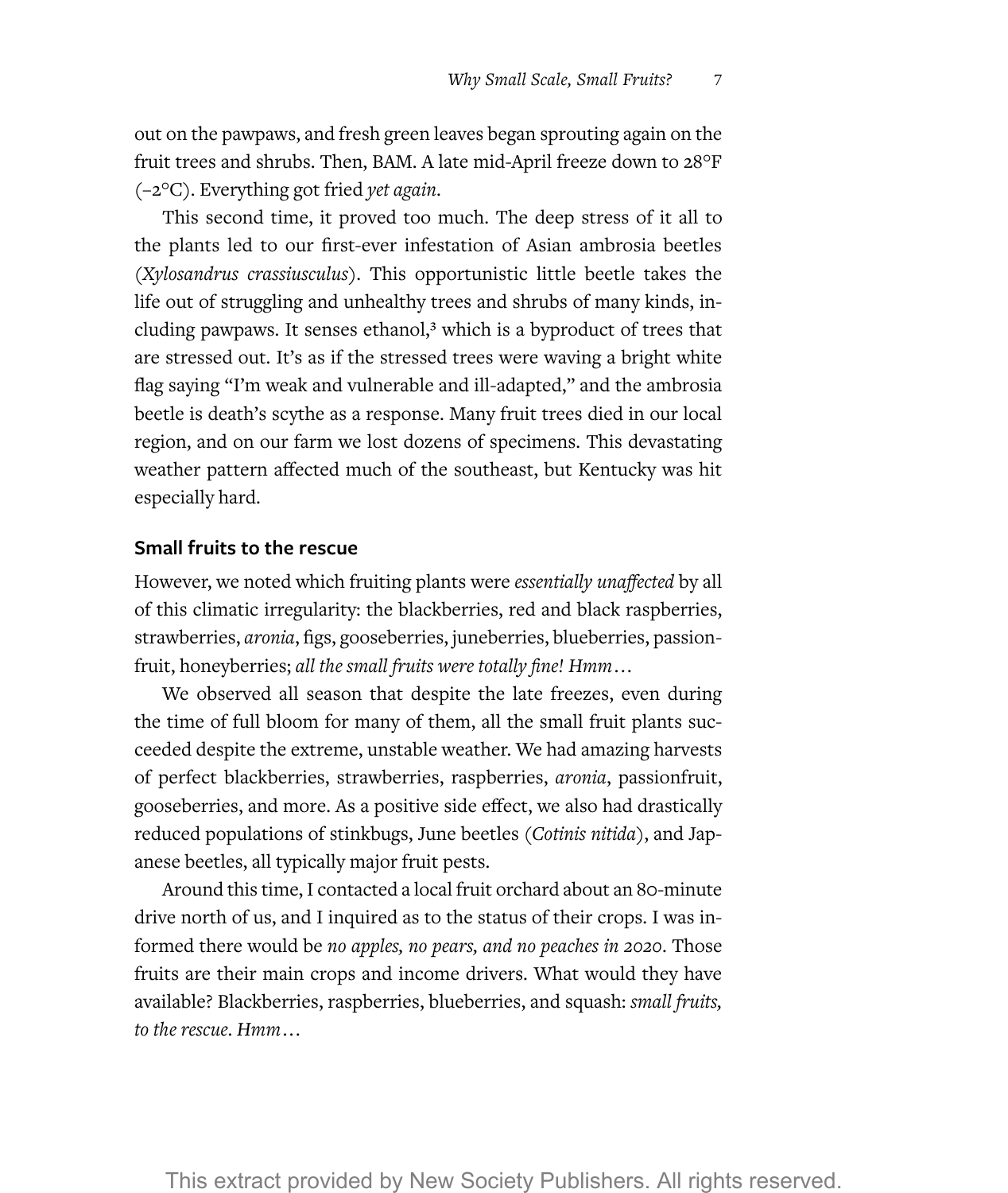All of this gave me an opportunity to observe the resiliency of all these plants, and collect data. Everything in farming and gardening can be seen as feedback, if you're listening and observant. Remember that.

Once again in 2021, we experienced a similar yet much milder version of 2020 spring weather. Early warm temperatures and then late freezes once again destroyed most of our tree crops. No pears, almost zero apples and pawpaws. Thankfully our other tree fruits stayed dormant longer this time and were unaffected (persimmons, jujube). However, once again the small fruits did great and were apparently completely unaffected.

#### **Why micro fruit farming?**

There are different ways to approach this question. Are you already a market farmer or do you currently work 9–5 in an office, possibly under fluorescent lights? If you're already a farmer and you're asking this question, you're likely looking at how to make your operation more efficient, reducing costs and increasing yields, while introducing new products. Or, you could be an organic farmer who is (possibly) overwhelmed and looking to downsize your operation to a more human scale. You may be facing the potential of losing your land or a land lease will soon be ending. Maybe you're inheriting the conventional family farm and you want to make it work organically. You may be exploring transitioning to organic farming, or taking on organic farming as a career choice (or career shift). Maybe you just want to transition your suburban lawn into organic food and cash.

If you're new to farming (maybe you're that office worker mentioned earlier) and the sunshine, soil, and sky are calling you home, then micro farming is a great place to start (and maybe stay). Basically, micro farming is farming on a plot that is  $\frac{1}{16}$  of an acre up to a few acres. For perspective, most modern US suburban lots range from  $\frac{1}{16}$  acre to about ¼ acre. Older suburban lots in larger cities, divided in the 1950s–1970s were often much larger, often around  $\frac{1}{2}$  an acre to 1 acre in size.

I remember those large suburban lots from when I was growing up in Louisville, KY. Specifically, I very fondly remember the abundance of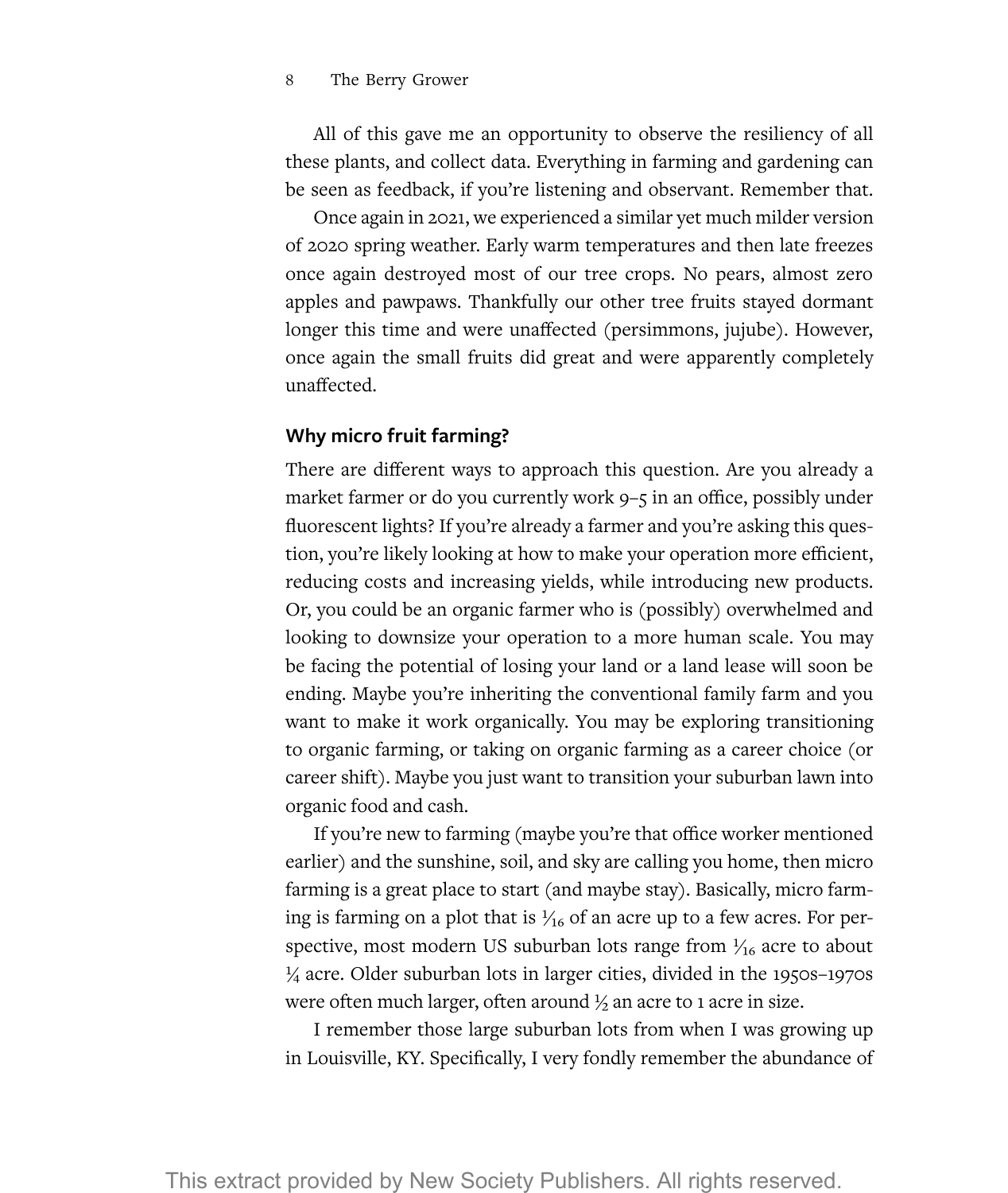elderly World War II veterans who intensively cropped their large backyards for household self-sufficiency, having turned them into productive mini-homesteads. Although not usually or completely organic, they were growing their own fruits and vegetables. They often sold or generously gave away the excess, they saved their own seeds, and their wives canned enough for winter, all from their  $\frac{1}{4} - \frac{1}{2}$  acre suburban back lot. Yet now, with the recent disappearance of nearly all of those quiet, humble heroes, so too have their abundant urban homesteads quietly reverted back to lawns.

Producing on this small scale is sometimes called *market farming* or even just *gardening*, but *micro farming* or, when in the city, *urban farming* better describes the intent of this kind of small, yet often highly effective operation and defines that you're selling product. It's the *human scale farm* that worked effectively for millenium after millenium before the advent of industrial-era mechanized farming and agricultural chemicals. Beginning in the late 1800s farming was able to displace people power, going beyond human scale to an artificial industrial scale. Entire books have been written on this tragic turn of events with its profound implications and global repercussions.

A major draw of micro farming is that, depending on the type of operation, it's reasonable that one physically fit, youthful person can farm fresh produce on  $\frac{1}{4} - \frac{1}{2}$  acre of land, sometimes more, by themselves, given proper tools, training, strategies, and experience— and without a riding tractor. Any size more than that rapidly starts to become overwhelming and unproductive, unless more hands are brought in. Two fit, trained people could handle about 1 acre of produce by hand, and maybe more if we're talking about growing fruit trees, berries, and shrubs.

This may not sound like much, but it's been showcased by many modern growers such as Elliot Coleman and, more recently, Curtis Stone and Jean-Martin Fortier, that this is not only efficient and highly productive, but also potentially highly lucrative. There are reports of \$20–100k+ *per acre* being earned doing skilled micro vegetable farming, when combined with strategic marketing and a receptive, middle class or wealthy customer base. Compare that to the conventional farming forecast of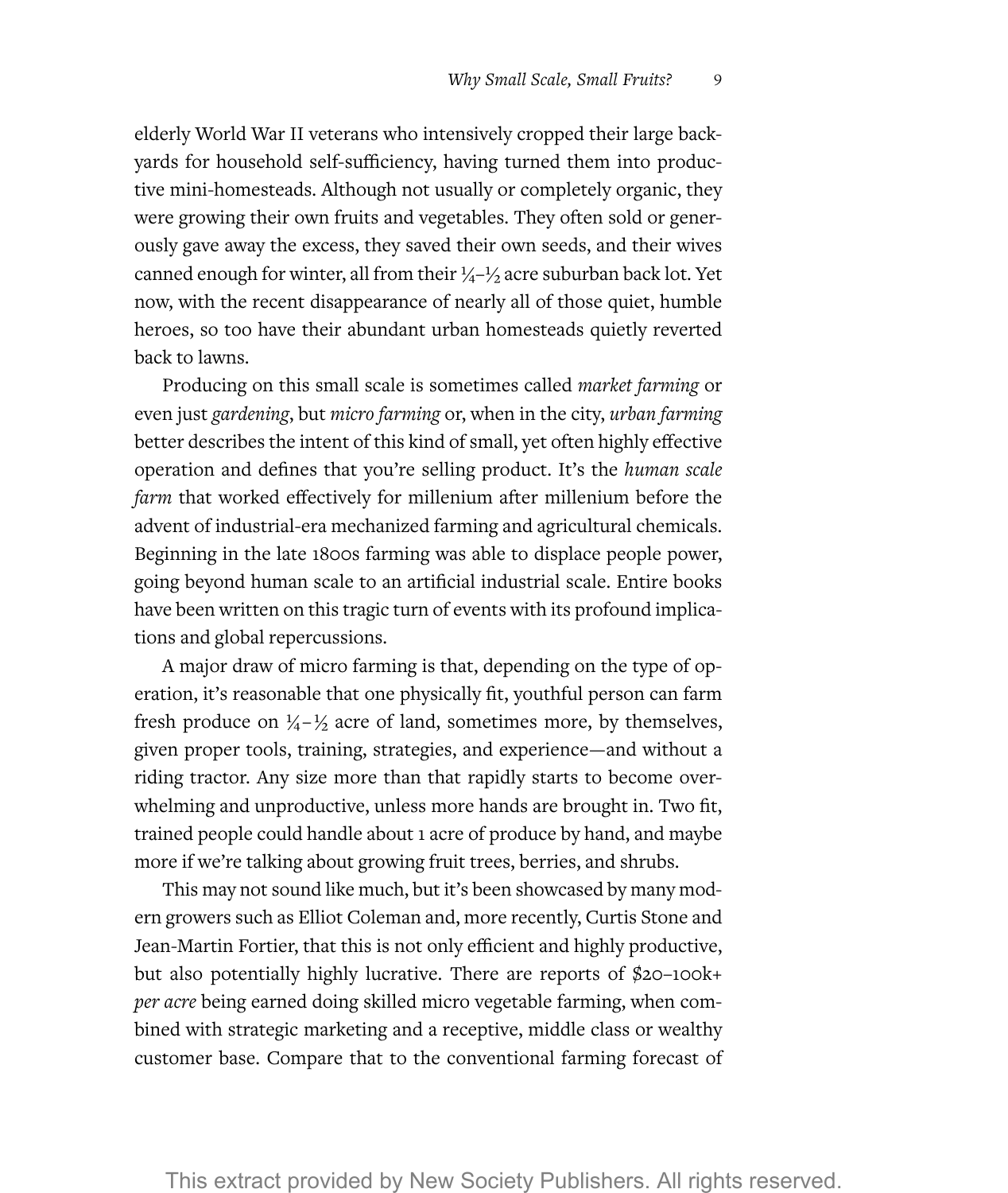\$500–2000 per acre for industrial monoculture crop returns (soy, corn, hay, etc.)

It's important to emphasize that a diversified organic farm (polyculture) does not necessarily have to be "micro" in size— they'll work on virtually any scale. But this book is focused on small scale, human powered, micro agriculture with minimal machines and inputs.

I've thus far mostly been referring to micro *vegetable farming*, which has quick yields (several months) and rapid returns, and high net profit potential. *Fruit growing* is different because yields take longer to come back. Berries and other small fruits take anywhere from 6 months to 2 years to produce profitable yields, fruit trees take 5+ years. However, the labor requirement for fruit is also much less intensive than vegetable farming. For instance, vegetable farming requires near constant replanting, maintenance, and harvesting in order to stay sufficiently productive and highly profitable. Also, weeding, marketing, strategizing, checking crop progress, pest control, etc. are all very time-consuming and laborious work. There is all of that involved in small fruit growing but in general it is much less intensive, and is concentrated into certain events, mostly as the fruit ripens.

Fruit often ripens all at once or within a few weeks, requiring only a brief harvest period, unlike greens or cucumbers which must be picked several times per week for months at a time, or entire seasons. *This aspect makes micro farming with fruit attractive to people looking to farm part-time* while keeping a part-time (or full-time) job, or retired people looking to stay occupied but not slammed with intensive vegetable farming and bustling, demanding farmer's markets. Fruit plantings can also be added into an existing micro farming produce operation to add diversity, interest, and income.

Micro farming is suitable for people on a low or fixed income, as it does not necessitate the purchase of large acreages of land on which to farm, or expensive farm machinery such as tractors, or huge investments like barns. Micro farming can be done in a large sunny backyard, on other people's land, leased land, etc. You will need to invest a modest amount of upfront capital to get started: quality tools, plant material, fertilizers,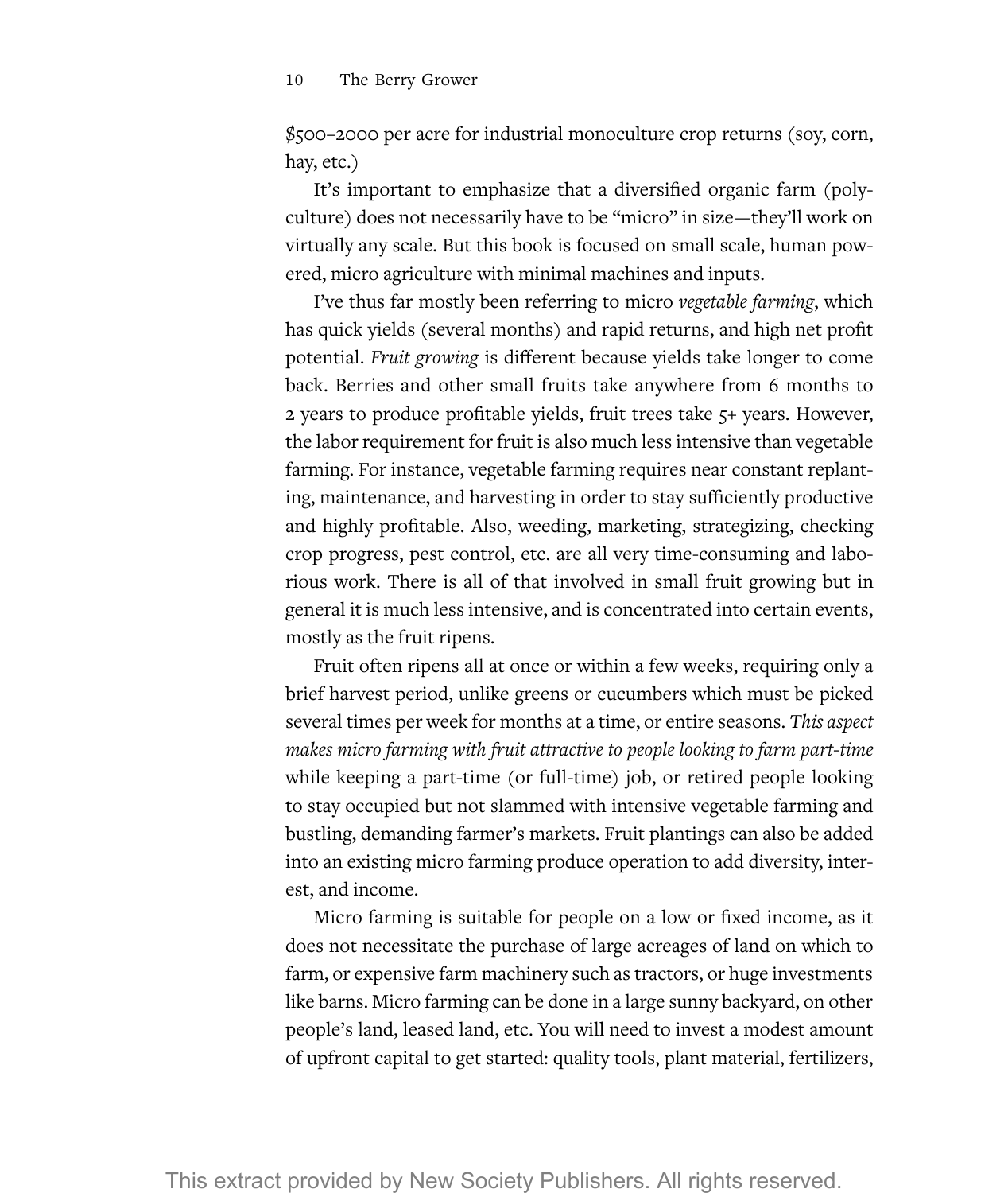and some basic, very affordable equipment (such as trellis posts, bird nets, or irrigation lines), as will be covered in detail later on. But it's reasonable to say, if land is already in possession (or leased, etc.) than one could get into micro farming fruit for a few hundred to a thousand dollars, depending on scale, and maybe much less if you have more time than money and plenty of patience. We'll be exploring this in detail.

#### **Limitations of small fruit growing**

It's important to understand the limitations of growing small fruit versus vegetables, for profit. Intensive vegetable production, per acre, is likely always going to become profitable faster and, in general, will be more profitable than growing small fruits. Vegetables produce more sellable mass than small fruits and mature rapidly. Vegetables can be rotated and grown year-round, or at least most of the year, while small fruits are usually only harvested once per year or at most six months of the year. Vegetables are also easier to harvest, process for market, and transport. People and restaurants spend more of their food budget on vegetables than fruit.

This being said, small fruits are still a high-value crop and can *enhance your existing market operation* by adding interest and diversity, and could serve as a niche crop for an enterprising grower as well. Even in your own backyard, you could potentially make thousands per year converting your lawn (or neighbors' lawns) into high value berries, figs, or tomatoes, etc.

The labor to establish a small fruit planting is a one-time, yet longterm proposition, whereas annual vegetables must be continually replaced and replanted every few months. Small fruits are less ongoing labor, are perennially productive, are less common and higher value (per pound) than vegetables in most local marketplaces.

### **Maximize profits by being the workforce**

One of the factors that makes micro and small farming potentially so profitable is that it's "human scale"— powered by people. That allows you, as the owner/operator, to perform most (or even all) of the labor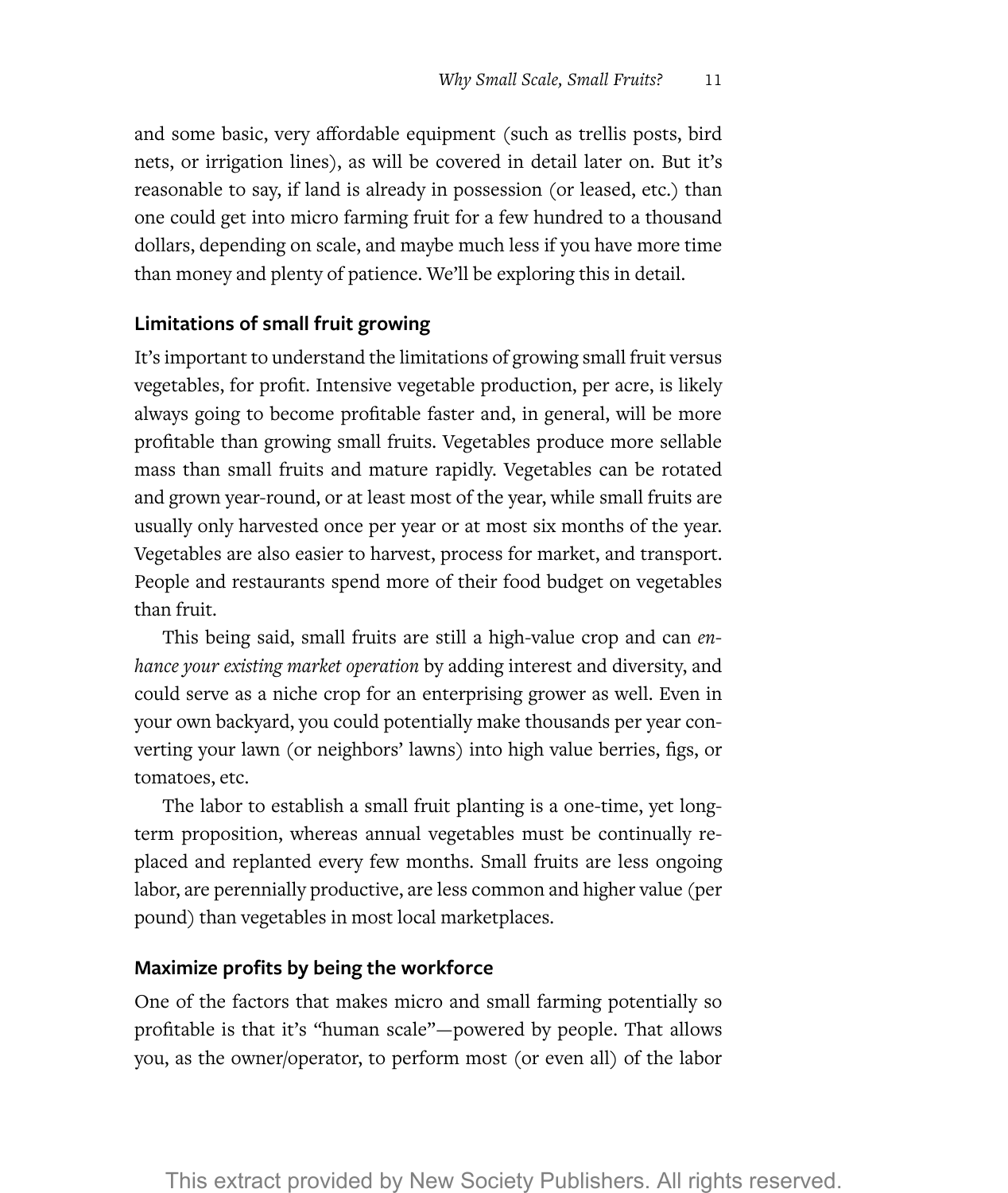#### 12 The Berry Grower

yourself. Therefore, you don't have to pay anybody for labor, which is typically the largest annual small business expense by far.

University publications on crop profit potentials always seem to assume you're hiring all the labor out. Why? Hiring labor out is sometimes necessary, but can really eat away at any farm profits pretty fast. It's best to size the operation, at least when starting out, so that you (or you and your family/partner/etc.) can do 90–100% of the labor yourselves. This can be tough, sometimes extremely demanding, but is better than working a 9–5 job you don't like with a boss and coworkers you'd rather not work with. As a bit of personal advice, I can tell you it's usually not the best idea to enlist your girlfriend or boyfriend into your small business as free labor, and only slightly better to do this with your spouse. It may be fun and enlivening at first, but in the long run it's a great way to cause a lot of deep stress on the relationship. A family dedicated to farming or running a family business, however, is a different story, yet not very easy either.

## **The future of small and micro farming**

Micro farming is not a passing fad or something "real" farmers don't do. It will absolutely be a major part of the future of global food production and farming. Micro farming will gradually take precedence as the insurmountable burdens of unpayable farm debts, exorbitant megaequipment costs, increasing age of the average farmer, fluctuating and unstable global markets, soil erosion, water shortages, super weeds and super insects/diseases/viruses gradually bankrupts and cripples the Industrial model of extreme input, mega-sized, mono-crop farming. Micro and small farming is the model many in third-world countries and less affluent areas are taking on, reverting to (or modernizing to), as they see the Industrial mega-farm model already failing them and their neighbors. Take part in the future of farming while feeding local people and earning a right-livelihood— right where you are.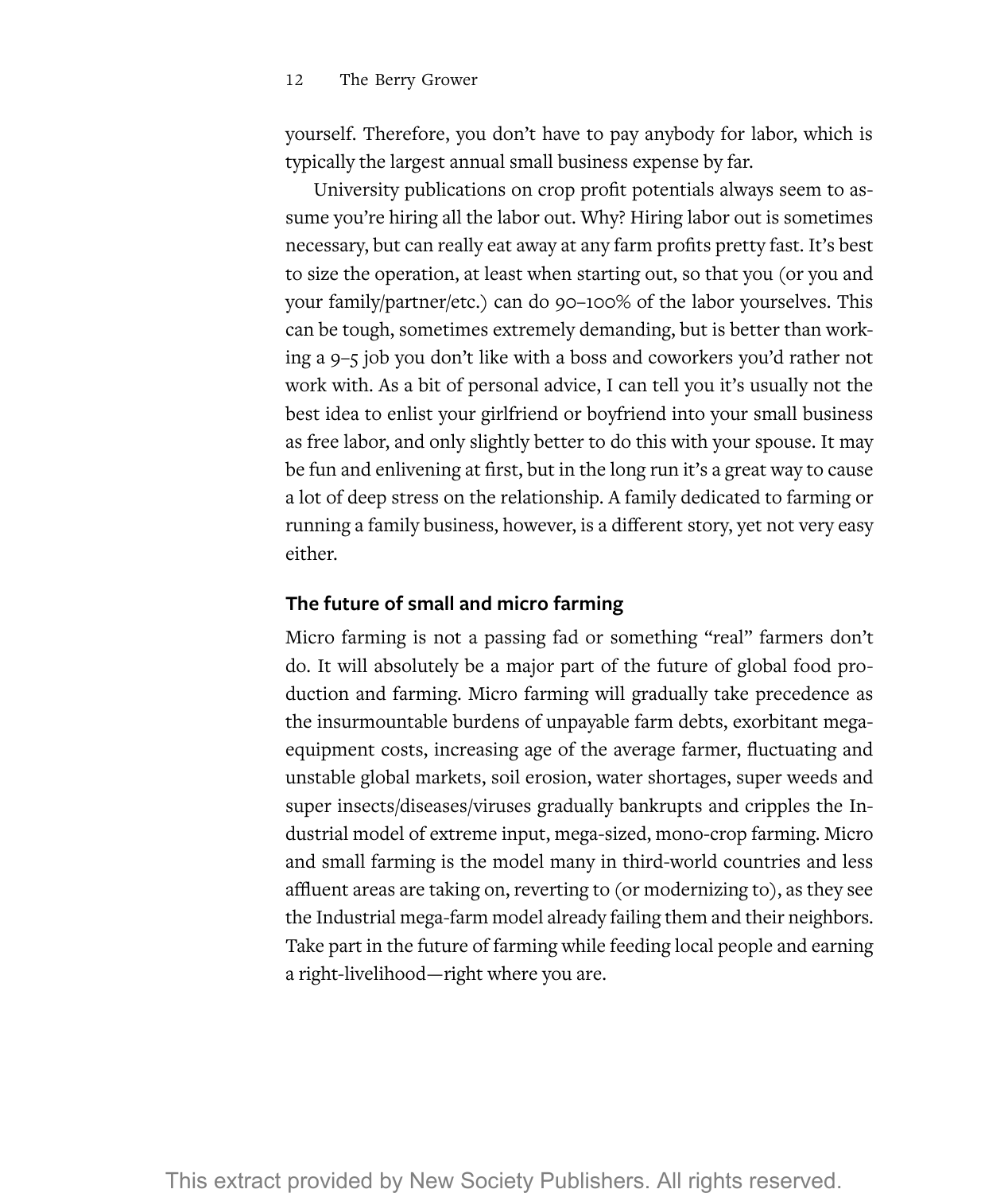# 21st Century Strategic Planning

## **Planning it out**

To start, you will need to have a conducive, suitable site for growing fruit. It needs to have the following basic parameters:

- 1. Full sun (strong, direct sun exposure) for 8 hours minimum; 10+ hours a day is best. It must be direct sun and not filtered or obstructed by trees, etc.
- 2. Good drainage of water and cold air (ascertained through observation).
- 3. Low enough water table (at least 18–24" (46–61 cm) below ground for small fruits,  $3-4'$  (0.9–1.2 m) for grapes and trees). Test this by digging a hole on the site at least a few days after a rain (digging with a post hole digger is ideal). If you hit water, you are likely encountering the water table. Measure how far down it is. If you dig down 2 ft. (0.6 m) and do not encounter water, the water table is likely low enough for small fruits.
- 4. Some protection from wind and access to irrigation water.
- 5. Nearly level or sloping ground is best but slightly steeper slopes can also sometimes work.

If these parameters are not met on your site you need to find another more suitable site, or you could grow in large raised beds or containers. Raised beds are described in Chapter 4.



13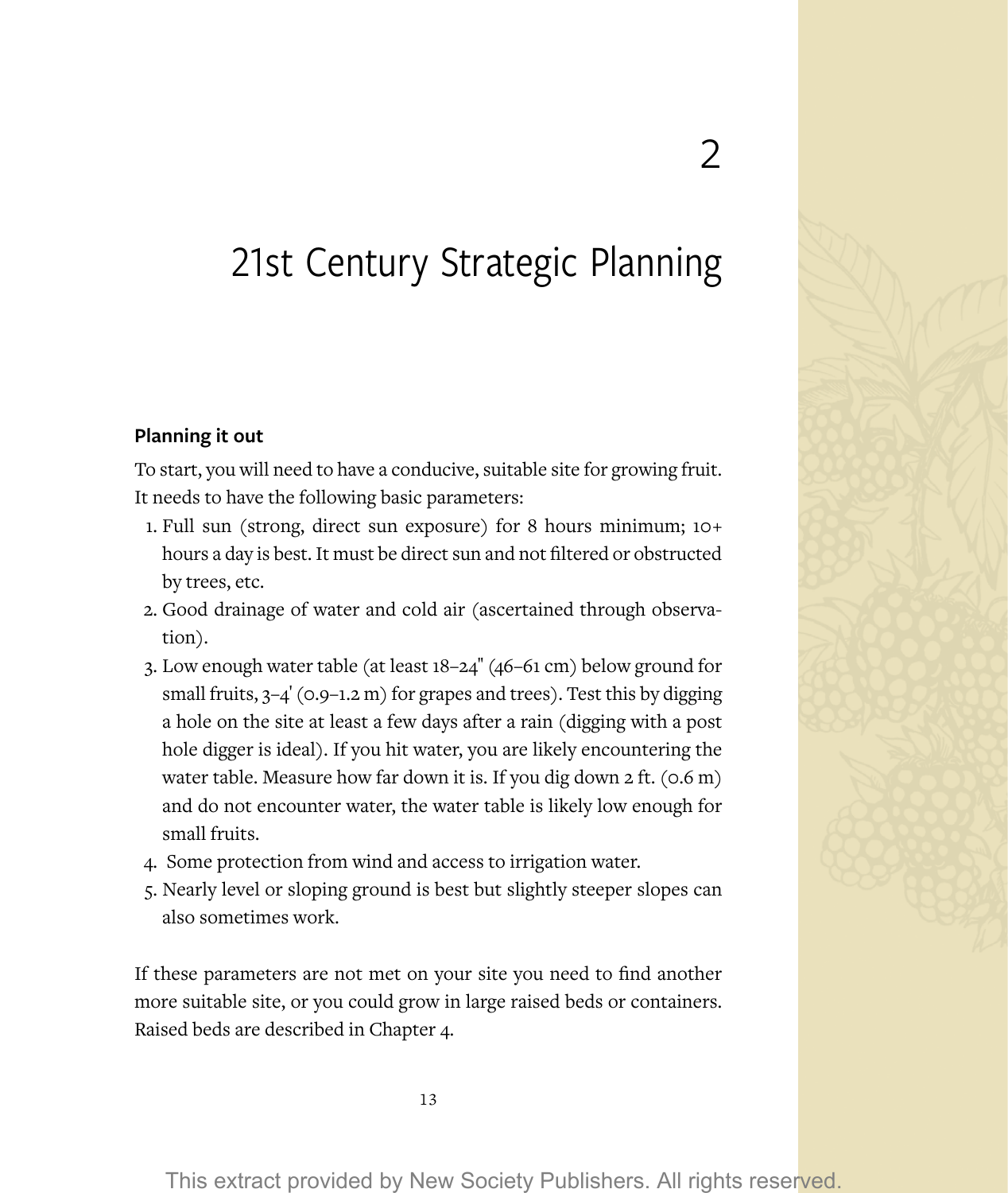

Start planning your fruit planting about six months to a year before you want to start. This way you can thoroughly research it for a few months, plan it out on paper, consult with regional authorities, perhaps visit other growers, and survey your customer base and local markets. It may take some time to do this, so do not rush it. It's best to have an order for plants ready and placed by autumn or early winter before nurseries start selling out for the following spring. Spring is the best time to plant most small fruits.

Although this can be an exciting endeavor, *never rush it*. I used to rush things. Through rushing and being impatient and overly passionate I met with lots and lots of unnecessary, expensive failures and very frustrating lessons. If you're *all of a sudden* inspired to plant strawberries and it's June, it's likely *just too late*. You don't want to get off to a bad start and have to dig up dead plants, wasting your time and resources, including emotional resources. Just wait till next year or next season and do it right, in the proper timing for your local area.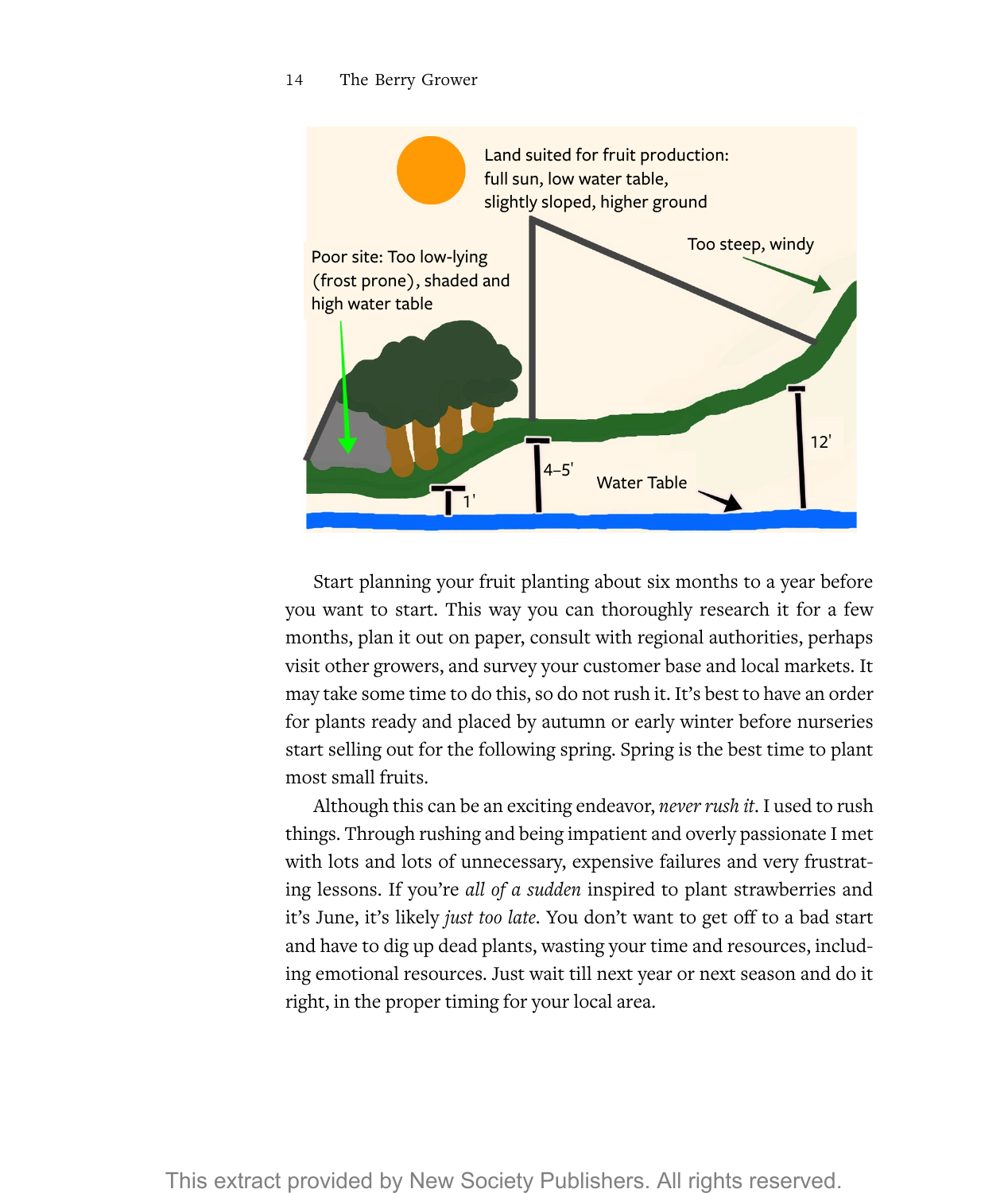#### *Species selection*

The first step in the strategic planning process is to create a list of what you'd like to grow. Write down every small fruit you'd consider growing and why. Example: blackberries for the You-Pick, figs for side income, tomatoes as your main cash crop. What you're essentially doing here is contemplating what *species* you're interested in and why.

After that, you'll have to make sure the species you're interested in will not only *grow* but survive long term *and* produce adequate crops in your area. Just because you live in a compatible cold hardiness zone (say USDA zone 6) and blackberries "thrive in a zone 6 climate" does not mean you can grow blackberries successfully in your area.

For instance, here in Kentucky, cherries are fully cold hardy and *grow* just fine; the *trees* that is. However, in KY it's too wet, humid, and frosty in the spring for reliable, marketable cherry production and many years the whole crop rots on the tree. If you failed to do your research and planted "zone 6 compatible" sweet cherry trees in KY, you'd be facing eventual crop failure and be out of resources, time, space, etc.

So, *species selection is crucial* and is the first criteria to carefully research to see what is possible in your area. Also of vital importance is what species are *marketable and in demand* in your area. Let's look at how to best find answers to these questions.

#### **How to research**

In today's world, what passes for "research" often means googling and reading a few online articles from random sources and then coming to a speculative conclusion based on the culmination of that minimally sourced, questionably factual, and often highly biased information. That's not really research or, at least, not effective research. Recently there are many online articles about growing fruit that are actually a form of disguised advertising created simply to sell nursery plants or products and are often full of gross inaccuracies, false hopes, and oversimplifications.

This extract provided by New Society Publishers. All rights reserved.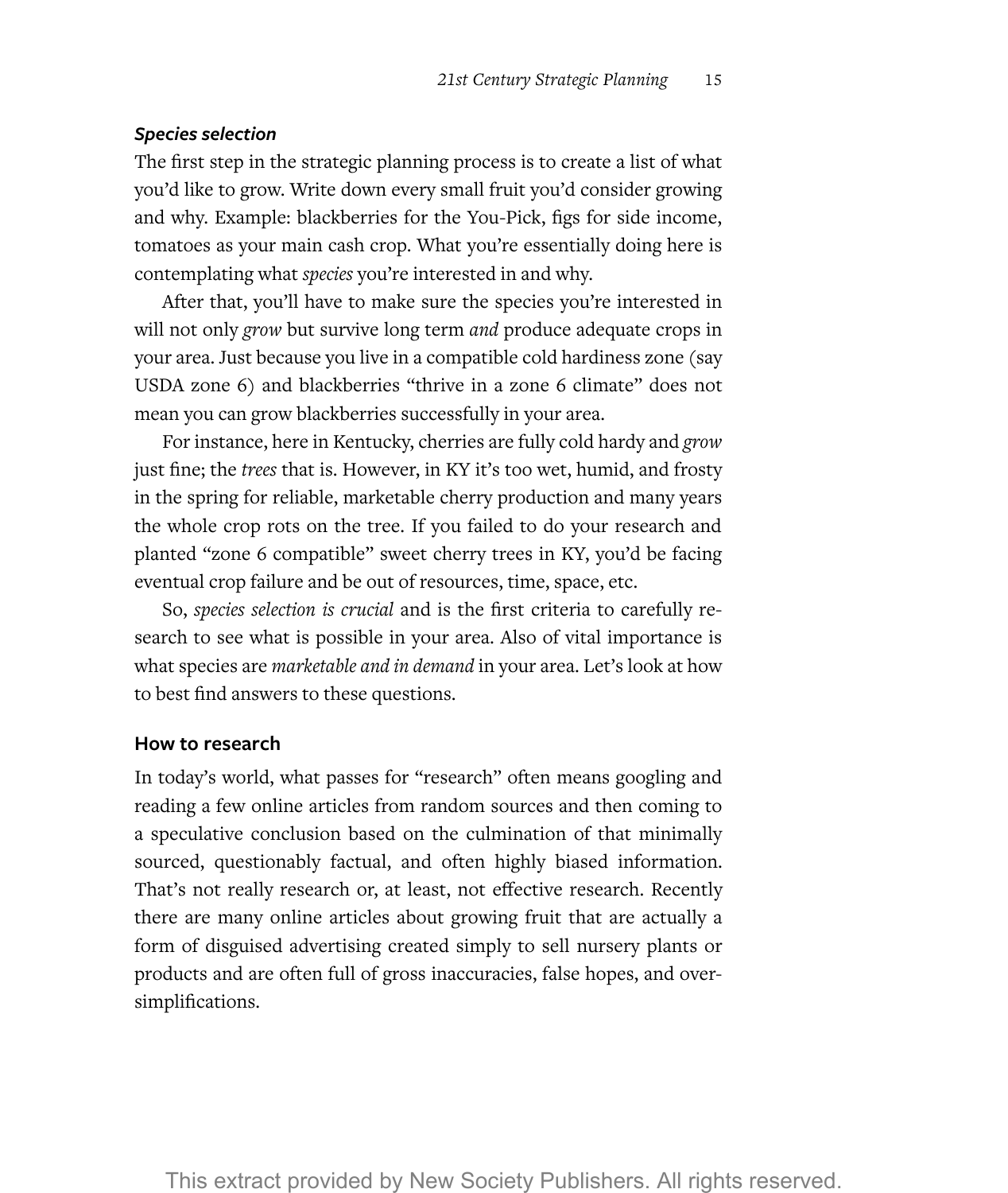If you want to be effective in your research you have to utilize a diversity of reliable sources of information, far beyond reading a few online articles. That means studying articles published by university agricultural departments, consulting with authorities on the topic, visiting people actually doing it, and studying quality books written by experts on the topic. Also, your local agricultural extension office is often a goldmine of information, which we will discuss in a moment. Through this holistic process of research you can most effectively be educated on what you're wanting to do.

Let's say you read online that 'Bluecrop' blueberries are "good for organic growing and high quality" and you're considering planting 100 of them. First, you must ascertain: is 'Bluecrop' recommended by your local agriculture extension office? Is it grown and marketed locally? Does the local You-Pick grow this cultivar? Does your local university say anything about it in their blueberry research papers? When is its approximate ripening date? Does it bloom too early for your local climate? Is it susceptible to local diseases and insects? Is it cold hardy enough for your area? You have to carefully research ALL these things from accurate, reliable sources, not nursery catalogs or random online articles making claims. Otherwise, you may invest a lot in something that does not pan out in your local area.

### *Begin with your local agricultural extension office*

People make the big mistake of trusting their conclusion based on a rapid *google search* and not utilizing their own tax dollars by contacting their local agricultural extension office, the one that they did not even know existed nor know that they were financing. If you want to google, google your local ag extension office first! Most, if not all counties in the US and many areas of Canada, Australia, and Europe all have useful agricultural government departments open to the public.

Your local ag extension office can provide crucial and accurate answers to questions like, "*Will strawberries grow in my local area*?" and

This extract provided by New Society Publishers. All rights reserved.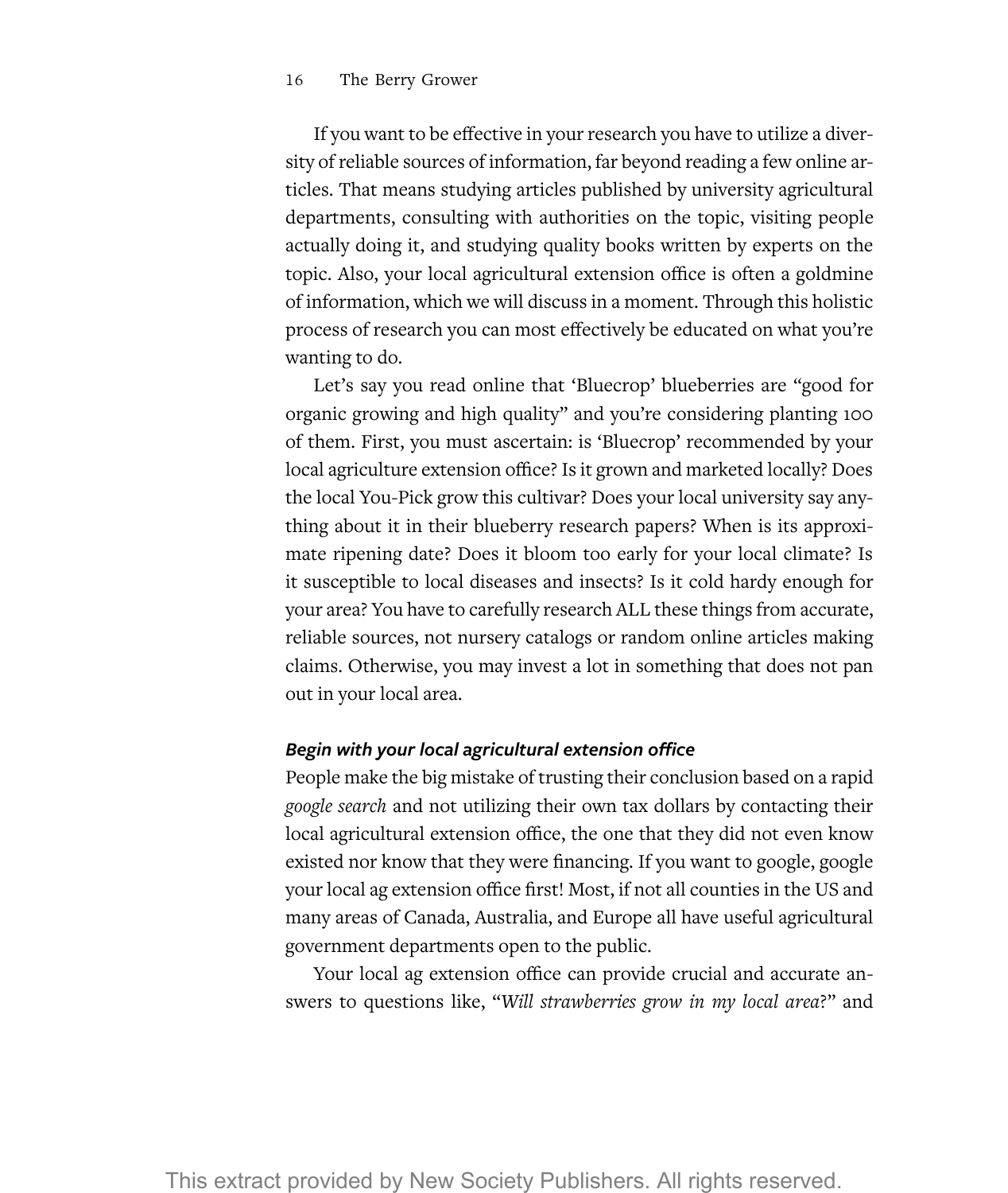"*What is the soil type on my site*?"1 They will usually have available resources such as: locally based growing guides, marketing information, and lists of scientifically tested, proven productive cultivars for your specific area. Nice! This is far, far, better than googling "how to grow strawberries" and "best strawberry varieties for Texas" and trusting that some random article is totally accurate*— risky business!*

So, start your research with the ag extension office and generally you should trust their information. If they tell you "Strawberries will not grow in this county or are not able to be grown here profitably" then maybe forget about it, or do a very small trial of some promising cultivars and see what happens. They are basing that information on years of scientific field trials and research. Don't go into an endeavor thinking you're going to prove them all wrong or prevail against all the odds. I've seen a number of people attempt that sort of thing, and it usually fails. That's not the point. You're not out to do the impossible or beat the system. The point here is to produce healthy, local organic food and make right livelihood income, and your ag extension office is there to assist, not hold you down. In addition, they can provide soil testing and also applications and assistance with applying for *agricultural grants* that could be extremely helpful for you.

#### *Seek out local growers and experts*

Remember, just because you've "seen it growing" does not mean that a product is *marketable or in demand*, or will produce marketable yields in your area. You have to research all of this carefully and also talk to knowledgeable local people.

If the local office does not have pertinent information about what you're wanting to grow, the next best approach is to seek out local growers and try to consult with them, or visit their operation (perhaps posing as a curious customer) and try to get as much info as possible on what and how they do things, especially the cultivar names of their fruit species. Do an online search for local fruit farms, You-Picks, and growers,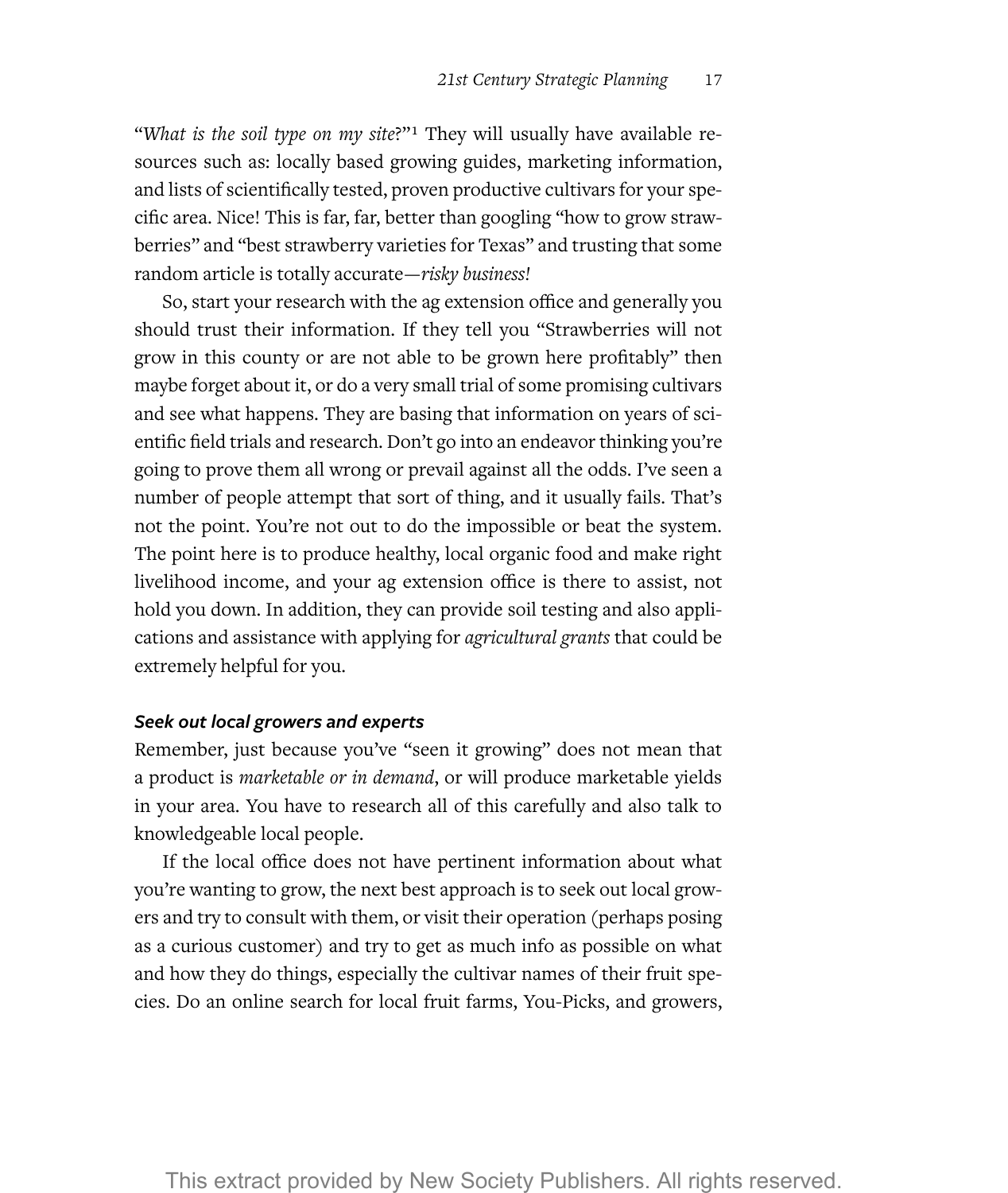and talk to local co-ops and health food stores to see who they're buying from locally. They don't have to be organic growers to provide useful local info.

Also check into local grower seminars, grower associations, and workshops. These can be excellent places to meet other growers, network, and learn crucial information for growing in your local region. If no one in the local area is growing (or has even heard of) what you are considering, that is a "red flag" that you might be trying to swim upstream. Perhaps what you're thinking about is nearly impossible to grow locally or your local community has little to no interest in the product itself. This is useful feedback, especially for market growers, and should be carefully considered.

Local or regional botanical gardens are also great places to explore, as they very often have locally adapted fruits growing and usually have cultivar labels so you can see yourself what's thriving and how it's being grown. Contact them and inquire.



## *Survey your customers and observe the local market*

If you are already a market farmer, survey your customers in person or online: "*What fruits would you be most likely to buy from us: strawberries, blueberries, blackberries, figs...*" Their feedback can help you target what would be most in demand, or just go with what is obviously in high demand. Also check local saturation levels at your market. If five other growers at your market are already bringing strawberries, you might want to bring something no one else has. If they are all conventional producers, you may be able to fulfill the demand for organic strawberries.

Investigate what small fruits the local health food stores or co-ops sell that are being imported from out of state. Could you grow that and provide it locally? Would they be interested in local organic product? Inquire.

This extract provided by New Society Publishers. All rights reserved.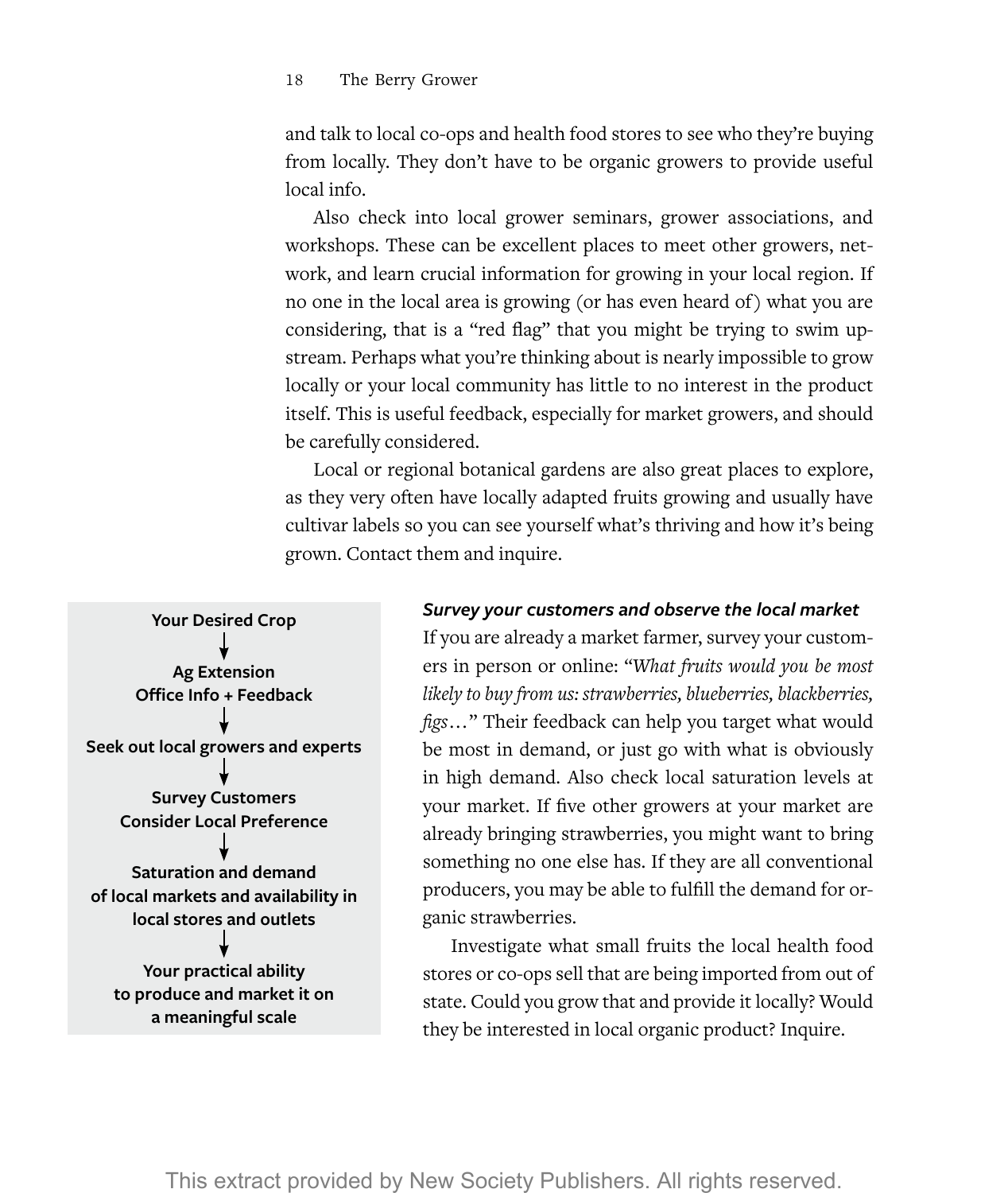### **Evaluating agricultural profit forecasts**

Over years of studying many university and extension office documents on growing and marketing various crops, I've noted the dismally low and even somewhat pessimistic profit estimates they often calculate.

For instance, the University of Kentucky forecasted in 2017 that a 96' × 20' high tunnel growing tomatoes could annually earn you about \$850 after expenses, including labor.2 This abysmal number suggests a few things. First, the profit forecast is assuming the tomatoes are being sold for only \$2 per pound, which is on the low side for direct marketing. Second, this number is not considering organic production and pricing. Third, for some reason these publications always seem to assume you're hiring all the labor out. If you're doing most or all of it yourself or within your family, then that profit estimate just got a lot bigger.

A local Amish family farm out here in central KY have a high tunnel nearly the same size and, according to what they told me, they're making about \$3000–4000 annually on the conventional (non-organic) tomatoes produced in it, and that's selling wholesale for about \$2/lb. on average. They perform all the labor themselves and sell at the local Amish-operated produce auction. They spray with organic fungicides. And, their numbers are far better than \$850 per season per tunnel, almost  $5 \times$  as high.

To be quite frank, it's wise to always estimate on the low side for profit margins when making calculations and estimating yields of crops. But do not let the terribly low profit forecasts of the conventional methods scare you away. Through organic production, doing most of the labor yourself (at least to start), engaging in strategic direct marketing, and making a name for your operation, you can easily smash these numbers and do much, much better.

To reevaluate a net profit forecast such as the UK tomato growing profit estimate mentioned above, first look at your own actual expenses. Do you already have a high tunnel? Are you/your family doing all the labor? OK, scratch off those two expenses. How much can you reliably and factually charge for organic tomatoes? Insert that number. Assume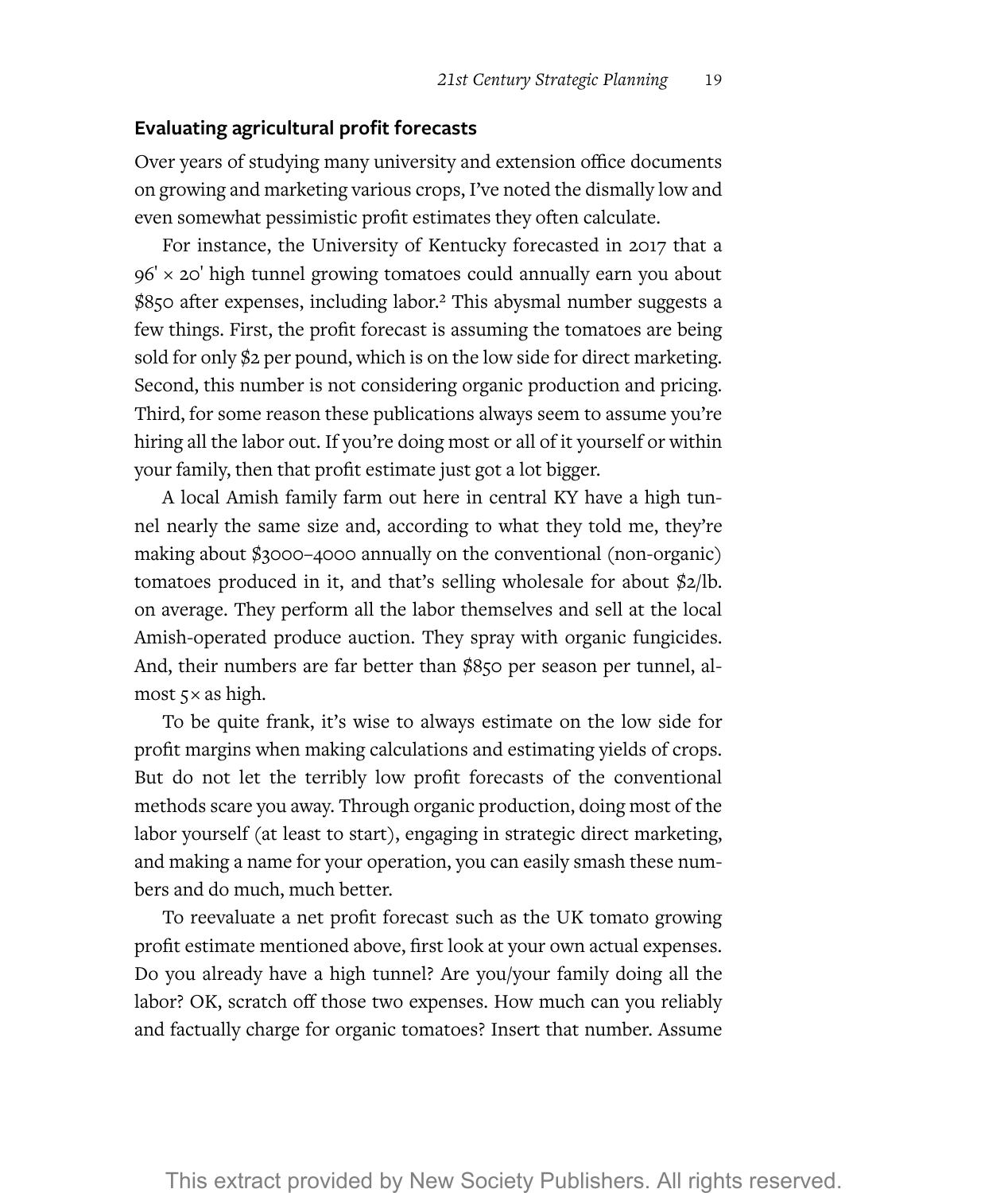that, if you are a new grower, you'll get 20–50% of the estimated yield. If you are quite skilled, assume 75–90% of what is estimated. Remember, marketable organic yields could be lower, and in this particular example they are assuming you're growing extremely productive hybrid cultivars (such as the ones the universities would recommend). Their estimate is also assuming that you are spraying the crop with fungicides and insecticides. You *can* utilize organic approved spray products *and this is highly recommended, especially in humid climates*. If, instead of productive (non-GMO) hybrids, you're planning to grow lower-yielding open pollinated or heirloom cultivars, you can cut the yield estimate in half right now. Calculate these numbers together (yield estimate multiplied by price per pound, minus expenses) and you can get a close net profit estimate of what you could expect. Be conservative.

This is also an example of why cultivar selection is so important. If done strategically, it can drastically raise your yields and marketability. With the example of tomatoes, cultivar selection can double or triple your yields and also will determine your end product and marketability in general (e.g., cherry tomatoes or large slicer tomatoes). Hybrids almost always yield the most product by far.

To evaluate the gross profits from other crops, you'll need to know how much yield you can expect in your region and how much you can realistically sell it for. Factor in associated costs of nursery stock, labor, supplies, establishment costs (labor, equipment rental, irrigation lines, high tunnel, etc.). Subtract those costs from your gross profit estimate to get your net profit estimate. It will give you an idea of what's possible.

## **Understanding your bioregion and regional climate**

Next, in order to be an effective grower, you'll have to understand the specifics of your geographic/climatic bioregion, *down to the particular microclimate of your site.* If you have not already, you'll need to observe, explore, and get to know it. Learn by association with other local/regional growers, *over the course of many seasons.*

No one can accurately say that in order to grow good blackberries,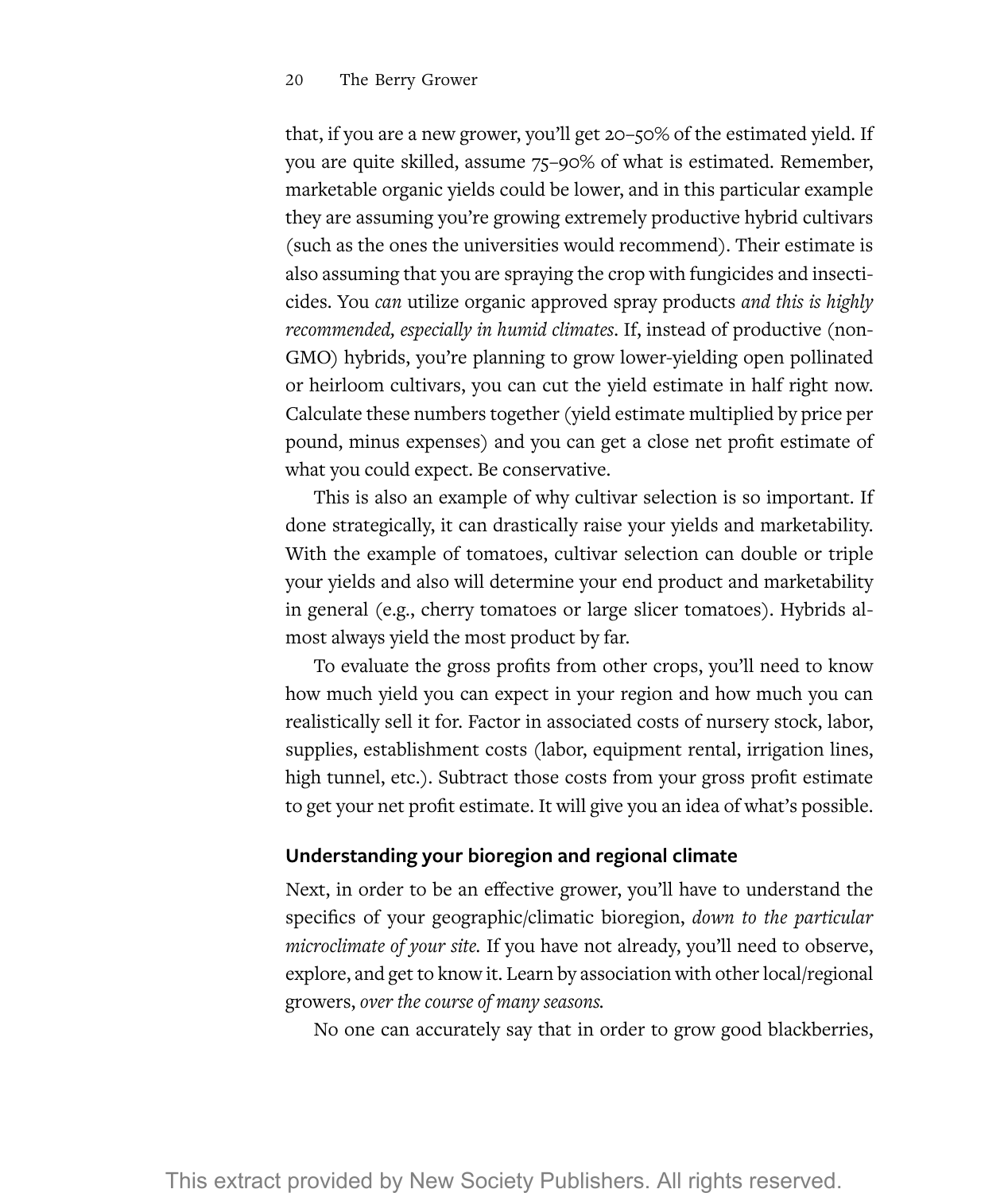you toss them an ounce of 10-10-10 fertilizer every April for great results. Your soil type and micro climate can vary subtly yet crucially from someone even 20 miles away and you'll eventually learn how these small differences can make wide variations on the way species and exact cultivars perform. Temperature variations of 5–10°F (roughly 3–6°C) in winter from one nearby location to the next (even the top of a high hill to the base) can allow certain fruit species and cultivars to be either fruitful or killed outright in winter. Winter warm-ups like we have in the Mid-Atlantic region can spell doom for some cultivars and entire species, such as early-blooming apricots and almonds, and 'Pakistan' mulberry, and yet hardly affect others, such as the cold hardy 'Illinois Everbearing' mulberry and most other small fruits.

"Bioregion" here means the combination of a number of important factors, which include specific soil types, average and seasonal precipitation, local plant and animal life, winter and summer high and low temperatures, and local seasonal weather patterns (e.g., summer droughts, monsoons, mild year-round temps, extreme summers, etc.) Most regions have names. Our general region in Kentucky is the Bluegrass region. This region is noted for especially rich soils, epic pastures, lots of waterways, and hilly, limestone-based terrain. Broadly speaking we are in the Mid-Atlantic/Upper South with a Continental influence. This means we have fairly long, hot, muggy, usually moist summers. Here it's very lush and green and jungle-like; we generally enjoy rich clay-based loamy soils, fairly high precipitation (~40 inches or 100 cm per year spread evenly across the entire year), lots of wildlife, lots of humidity, and also very high insect pressure. The Continental influence makes our winters significantly colder (by about  $5$ –10°F or approx.  $3$ –6°C) than other nearby but more ocean-moderated places like Virginia or Maryland.

It's important to thoroughly understand the implications of your bioregion, especially because many of you will be farming in regions you did not grow up in. For example, most of California experiences a practically rain-free, warm to hot summer growing season with low humidity (basically March–October) and moist, very mild winters that hardly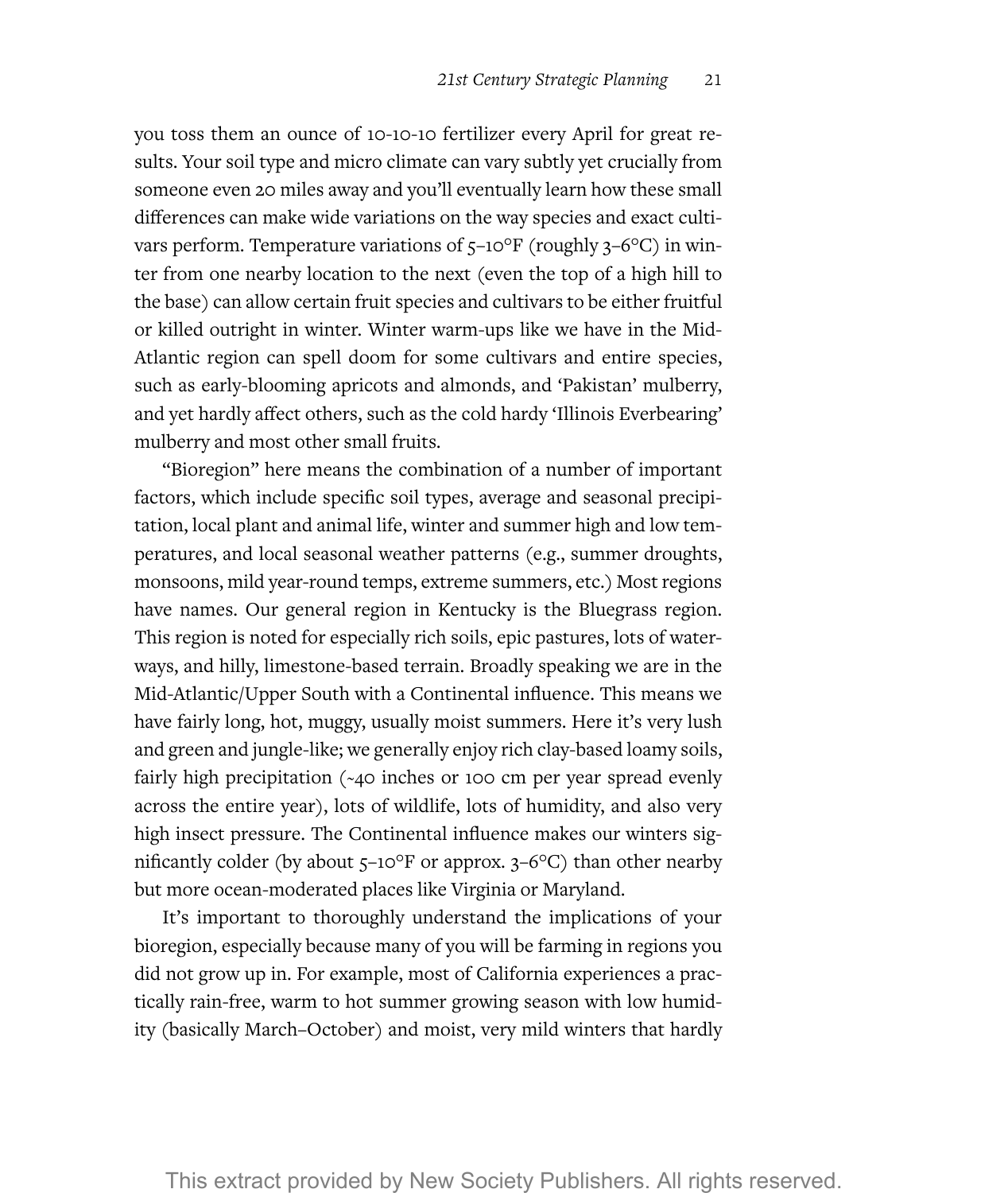#### 22 The Berry Grower

freeze. Conversely, in Kentucky, summers are usually fairly moist and very humid, and winters are moderately cold with lots of subfreezing, sometimes severe weather and drastic temperature swings. These (drastically different) regional factors exert major influence on your choices of viable species, adapted cultivars, farming techniques, timing of planting and harvest, etc. Your local ag extension office will help you understand and navigate these nuances, as will talking with other local growers and doing lots of in-depth research on your bioregion.

#### *Hardiness zones*

All U.S. regions are entirely mapped out according to their average *lowest temperatures*. In the USA this is called the USDA Hardiness Zone Map. There is a similar system in Canada and most other parts of the world. Each area is designated a number. These numbers correspond to the average "lowest possible" temperature for each zone, with a 10 degree difference between zones. For instance, in central Kentucky we are in zone 6, which means that the maximum extreme low temperature possible is −10°F (−23°C). That means that, on occasion, it has been recorded that the temperature in central KY can go down to −10°F. Yet, in extreme winters like we had in 2014, there were a few severe days of wind chill down to −20°F (−29°C), possibly colder. This is important to note. Usually, the extreme low temp is rarely reached but has been recorded.

Understand that your hardiness zone number is a *basic reference point* based only on winter low temperatures and nothing else, and utilize it as such. Other factors such as summer temperatures and conditions, winter chill hours, first and last frost dates, annual precipitation, etc., make a deeply substantial impact on plants and on agriculture in general, and are very important to consider.

For instance, parts of Washington state are in "zone 6," but those areas are more like highland deserts than the moist, humid, verdant pastures of "zone 6" Kentucky. Just because both areas are "zone 6" does not mean that what thrives in zone 6 KY will thrive in zone 6 WA and vice-versa, but many people out there assume this. Likewise, parts of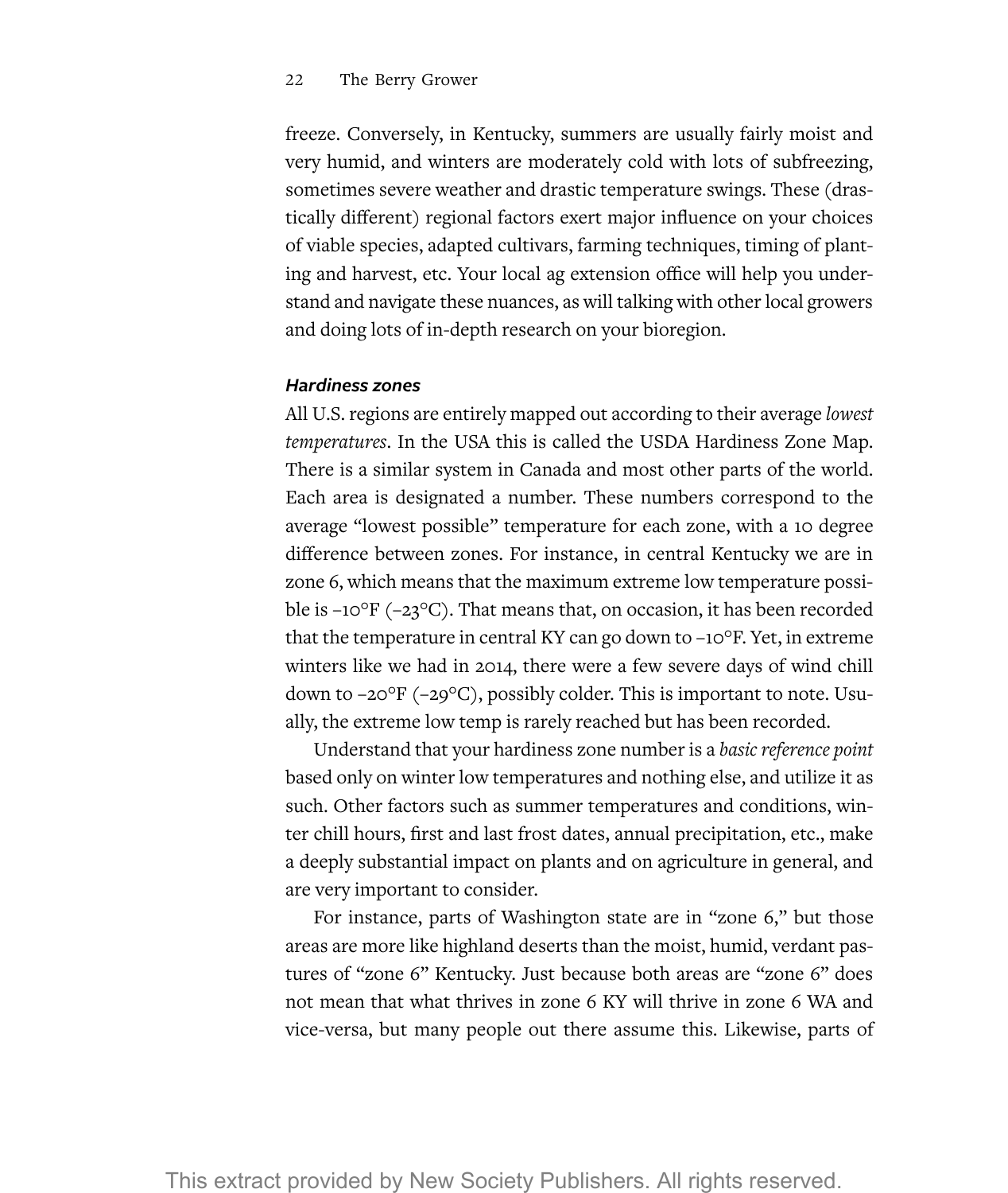New York state are "zone 7," yet conditions are *very* different in "zone 7" New York from conditions in "zone 7" Alabama— namely, with respect to summer high temperatures, length of growing season and humidity, as well as local pests and diseases. Thus, there are serious limitations to blindly relying on Hardiness Zone maps to guide your decisions, yet they are an important basic starting point and tool to understanding your area. Research your region thoroughly and discuss it with local growers!

#### *Reading and utilizing weather predictions and data*

There are many online weather forecasting services out there these days. You might have a favorite one already. Personally, I utilize Weather Underground (wunderground.com). Many other good and free weather services are out there.

Their forecasts are shockingly accurate and created by bringing in data from thousands of localized mini weather stations across the USA and beyond. You can choose the station you want data from (or even get one installed on your farm!). Chances are there is one not too far away from you. Make sure the station you're drawing your data from is as close as possible— the website may automatically choose one for you that is not as local (and thus applicable) as others.

In general, I have found that our farm seems to get  $1-3$ °F colder in winter than is usually predicted. This can make a substantial difference: 33°F is above freezing, 31°F is not!

Weather Underground, and likely others, also offer a History feature where you can see the temperatures for any day going back decades or longer. So, you can track your weather patterns, see general trends, look for climate change patterns, and see if your local climate is much different than it was in the past. Also, it has very clear and exact data on predicted precipitation, wind speed and direction, etc. As you progress in your fruit growing this data will be important, as it can help you make important decisions, such as when to open or close high tunnels, when to cover plants, when to plant, etc. Also, try to observe other local phenomena to hone your own intuitive sensitivity. For instance, I can hear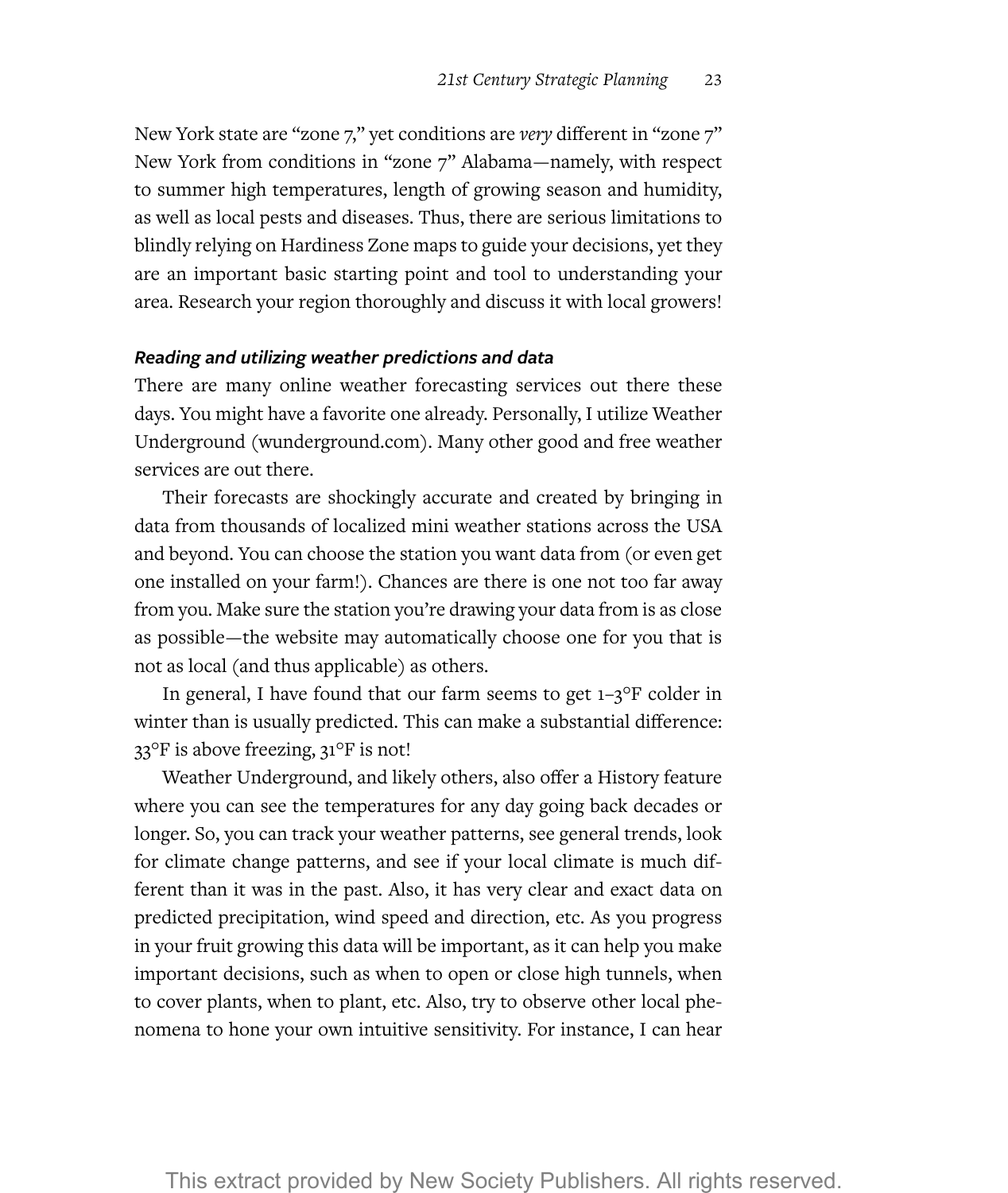distant train whistles when it's going to rain soon. The pressure change associated with incoming rain gives me mild headaches sometimes. Also, the lowest point on our land begins to be blanketed in frost hours before anywhere else, signaling a very cold night ahead.

You should also install accurate digital thermometers, especially ones that record the lowest and warmest temperatures detected. You can also get thermometers that send data to your phone via an app, which can be useful. That way you can track your local conditions and compare that to your forecasting info and see general trends on your land versus what your local weather station reports. Stick to one weather station and website, don't switch around.

# **Choosing cultivars**

Eventually, in your planning process and research, you'll have narrowed down what species are viable in your area and best for your marketing plan. So, what regionally appropriate *cultivars of your chosen species* will grow best? This crucial question can literally *make or break* your operation or planting, of any size.

Cultivar selection is key to success because only specific cultivars of a species will be adapted and thus thrive in any given area. Other cultivars that are not adapted will completely or mostly fail due to vulnerabilities to local conditions such as winter low temps, frost dates, pests, diseases, etc. This is true for virtually every food plant in the world. Additionally, you need to ascertain whether your chosen cultivars are not only adapted but will also produce tasty and marketable fruit in your region.

#### *Importance of cultivar selection*

A "cultivar" is a cultivated strain (often erroneously called a "variety") of a plant. 'Golden Delicious' and 'Granny Smith' are two distinct cultivars of the species *Malus domestica* (apple). Cultivars are so *specific to region*, and *vary so widely*, that some will thrive and give bumper crops one place, and fail to yield in another. So very carefully research and decide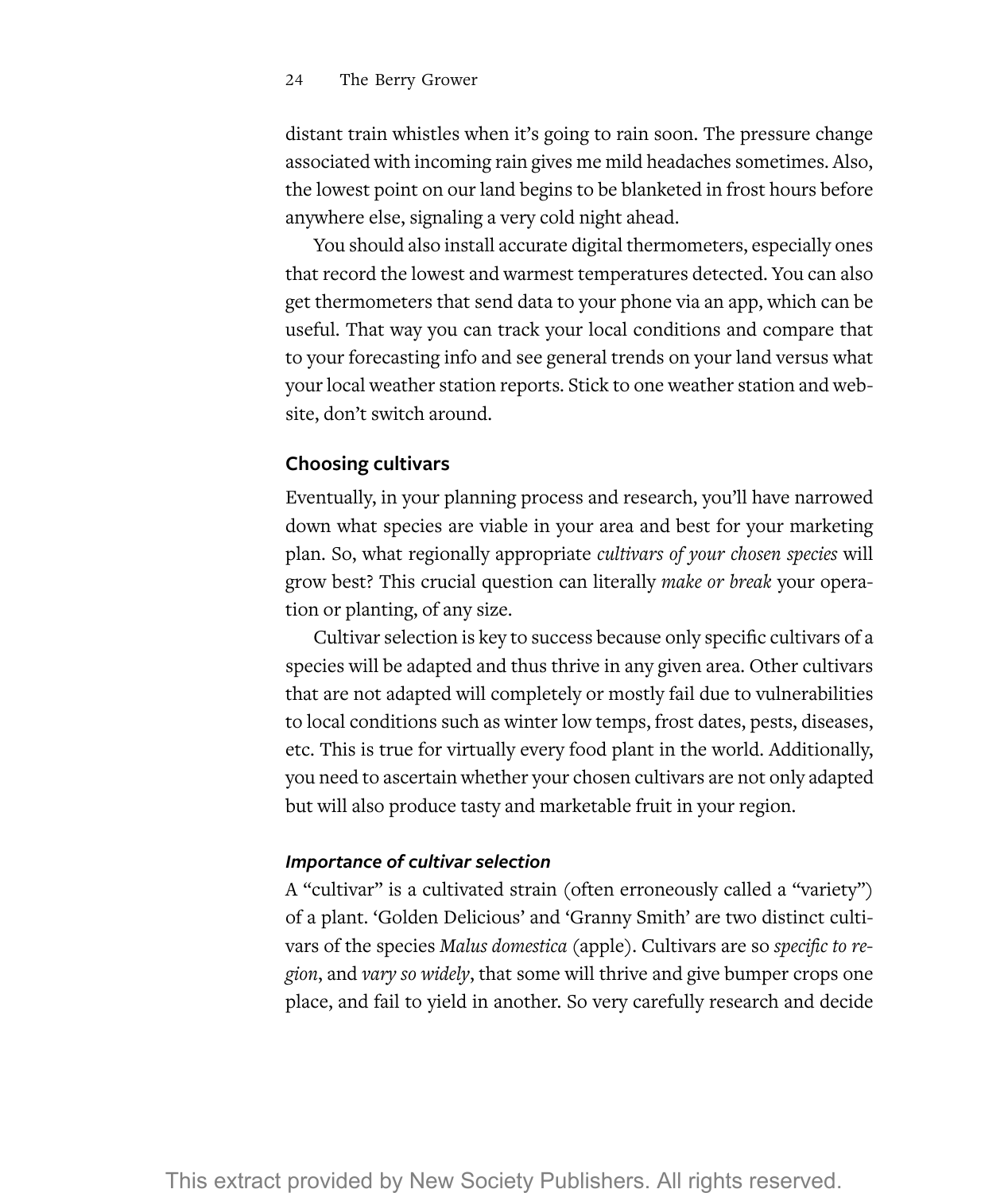what cultivars to plant in your region. You can start this research by contacting your local ag extension office for recommendations. Research what cultivars the local orchards, local fruit growers, and market farmers grow. Check online fruit growing forums and ask questions. Remember, if you are marketing fruit then backyard grower recommendations might be useful but may not be the best choice out there.

To illustrate the importance of this, I once read a book by an organic farmer in Los Angeles that left an impression on me. He said he made the mistake of buying fruit trees based on lovely nursery catalog descriptions such as "the highest quality," "excellent production," etc. He bought a few dozen of these peach trees and planted them out. In a couple of years, the trees matured and began to bear a crop. As the green, immature peaches swelled up with juice his anticipation grew. As the green peaches sweetened, ripened, and matured to the picking stage, and yet stayed *green peaches, never turning orange*, his anticipation turned to horror. He couldn't sell *green peaches*; no one would buy them, regardless of how sweet they tasted. Especially not in a super competitive market like in LA! In his region that *specific cultivar* of peach does not color up due to temperature or some other factor. He ended up selling them all as dried peaches to minimize losses and, disappointed, he tore the trees out. It was a waste. Don't let it happen to you. This is an example of a mostly regionally adapted cultivar but one that is not marketable (in this case due to coloration). Other cultivar issues could involve a tendency towards perishability, splitting, poor taste, etc.

Due to the rising numbers of new, mostly backyard, growers, cultivars are nowadays often designated by nurseries into variations such as: disease-resistant/good for home growers/commercial varieties. As a market farmer, you will often want to focus on the first two categories. Commercial cultivars are often productive but the quality may be lacking and they may be susceptible to disease, as most growers rely on synthetic fungicides, etc., to produce the crop. If a commercial cultivar is reliable *and* disease resistant in your area, then it may be good for your purposes.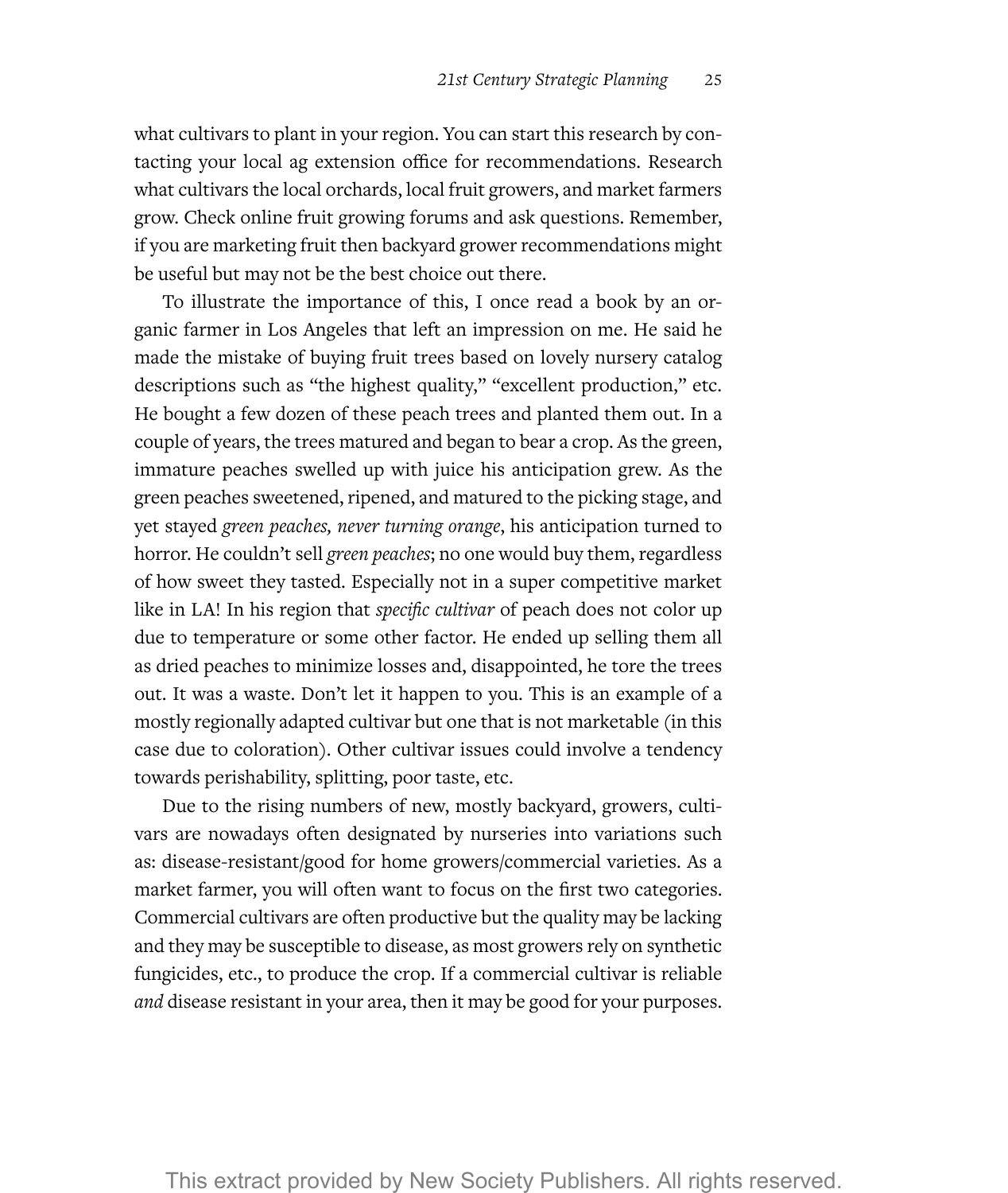But if the quality of the final product is not great, customer interest may be lackluster. Flavor is important and is one of the major draws of localized food production in general.

However, you do not need to focus on heirlooms or old varieties with "supreme flavor," etc. Flavor is important, but so is production, resiliency, and reliability. Many newer cultivars have it all, as many breeding programs (thankfully!) are starting to focus not only on production but also on developing better flavor and some amount of disease resistance. Some older cultivars may produce high quality fruit and be very resilient, however, hybrid cultivars are important and will continue to play a major role in the future of small farming and global agriculture. There is nothing wrong with growing hybrid cultivars or even hybrid species (such as modern strawberries and blueberries). These can often prove super productive and very high quality. Hybrid fruit cultivars are not GMO. A hybrid is, simply stated, the offspring of two open-pollinated cultivars or species. This creates a new cultivar (or species) that often will express high vigor and production. As of this writing, no GMO small fruits even exist,<sup>3</sup> except for a couple of tomato (and pepper) cultivars that you won't have access to anyway. So don't worry on that score.

Most of all, *regional adaption* is foundational. If a cultivar or species is not adapted to your region, then yields will be zero. You have to do your homework! The ag extension office can help with this. Also, never call a nursery in another state and ask them what will grow in your area. Nursery customer service employees are not nationwide fruit experts and they will usually give you very generic recommendations based on USDA Hardiness zones and this can rapidly steer you in a very wrong direction. You have to do the research yourself and do it well!

#### **How many plants?**

So, now we've come to this point in the planning process— narrowing down your bioregion, *check*; viable species, *check*; cultivars that will work, *check.*

Next, you'll need to calculate how many row feet you want to plant to a given fruit and how many plants that will take. Unlike what many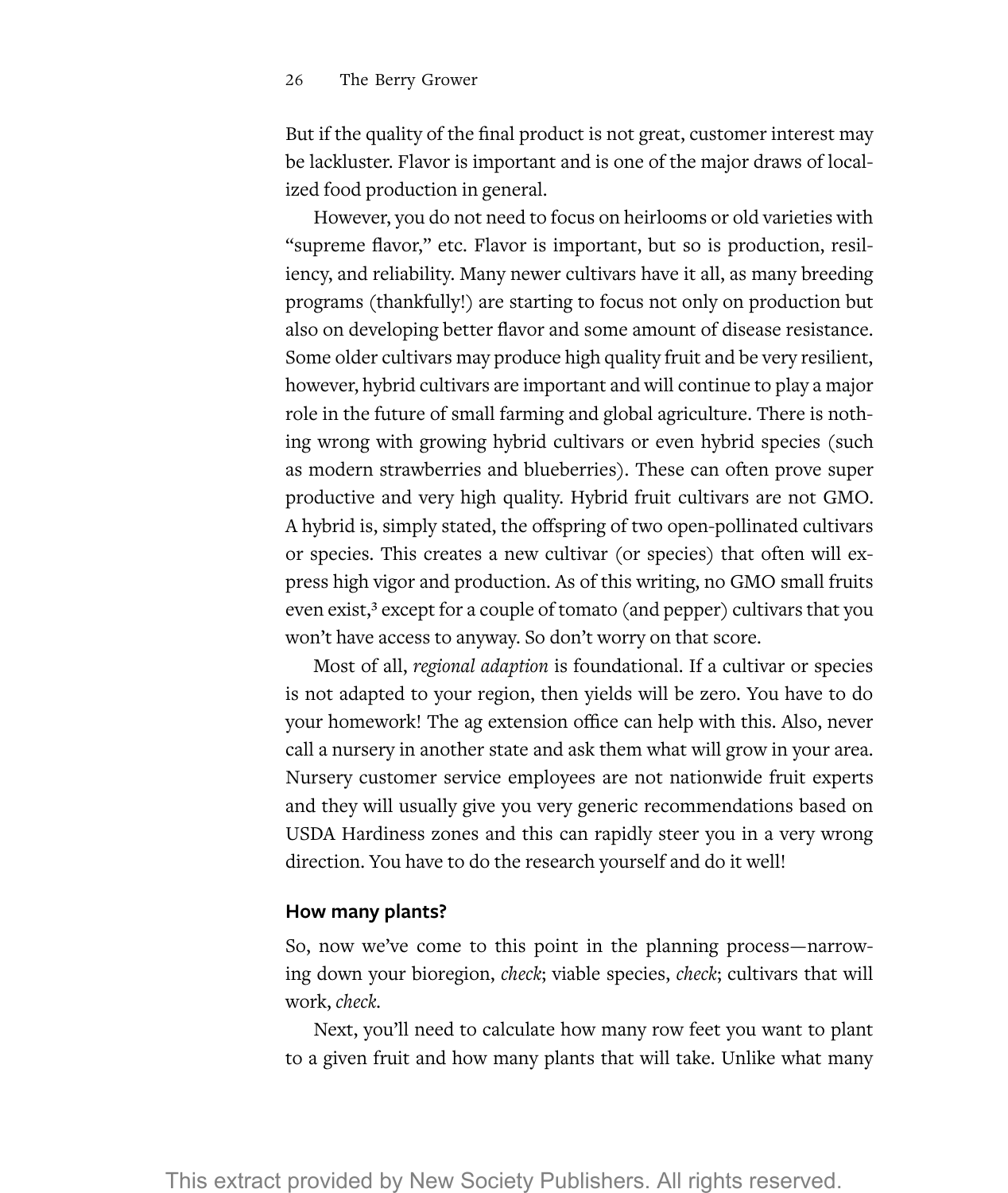online articles might suggest, it's surprisingly unreliable and difficult to ascertain how much profit can be made based on row feet, or square feet, of a crop. There are simply too many real-life variables. That includes your skill level as a grower, your soil type and health, growing season, regional climate, specific cultivar of plant, price you get for the product locally, seasonal climatic variations, if you're hiring labor out, etc. There are also seasons of average yields, bumper crops, and crop failures.

Again, visit a regional grower of a crop you want to grow and try to get as much info from them as possible, perhaps by posing as a curious customer. You could ask, "How many row feet or acres of (x) do you grow? What are your yields?" Then, with the data on price per pound and their yields, you can calculate an approximate yield/row/price. Or, if you start a small planting of, say, raspberries, you can plant a 100 ft. row and calculate using your own data. If you make a \$1000 profit on the 100 ft. row, and could obviously sell much more than you produced, then it's reasonable to think that if the row footage doubled, and everything else stayed the same, the profit likely would double too. This has limits as the Industrial business model has historically shown us. Exponential growth creates a need for exponential labor, resources, and market, and that is impossible because we live in a finite system with limits. But, you're a market farmer (or backyard grower) so you're probably not interested in planting a hundred acres anyway.

If you are consulting with an ag extension office, they will assume you'll be using a tractor to mow or cultivate between rows of plants. So, row spacings (as well as fruit plants per acre calculations) will be based around fitting a tractor comfortably between rows. Your rows can usually be made much closer if you don't plan on using a tractor.

*Generally, always run rows of plants North-South so the plants get maximum and even sun exposure on all sides.* In some regions such as excessively dry or hot ones, this may differ, so check with local growers.

*Don't plant rows or plants too close or they will shade each other out and lead to lower yields or other issues such as diseases.* Around the height of the crop itself is a decent approximate measure of row distance if no information can be found. So, if raspberries are on a  $\zeta$ ' tall trellis system,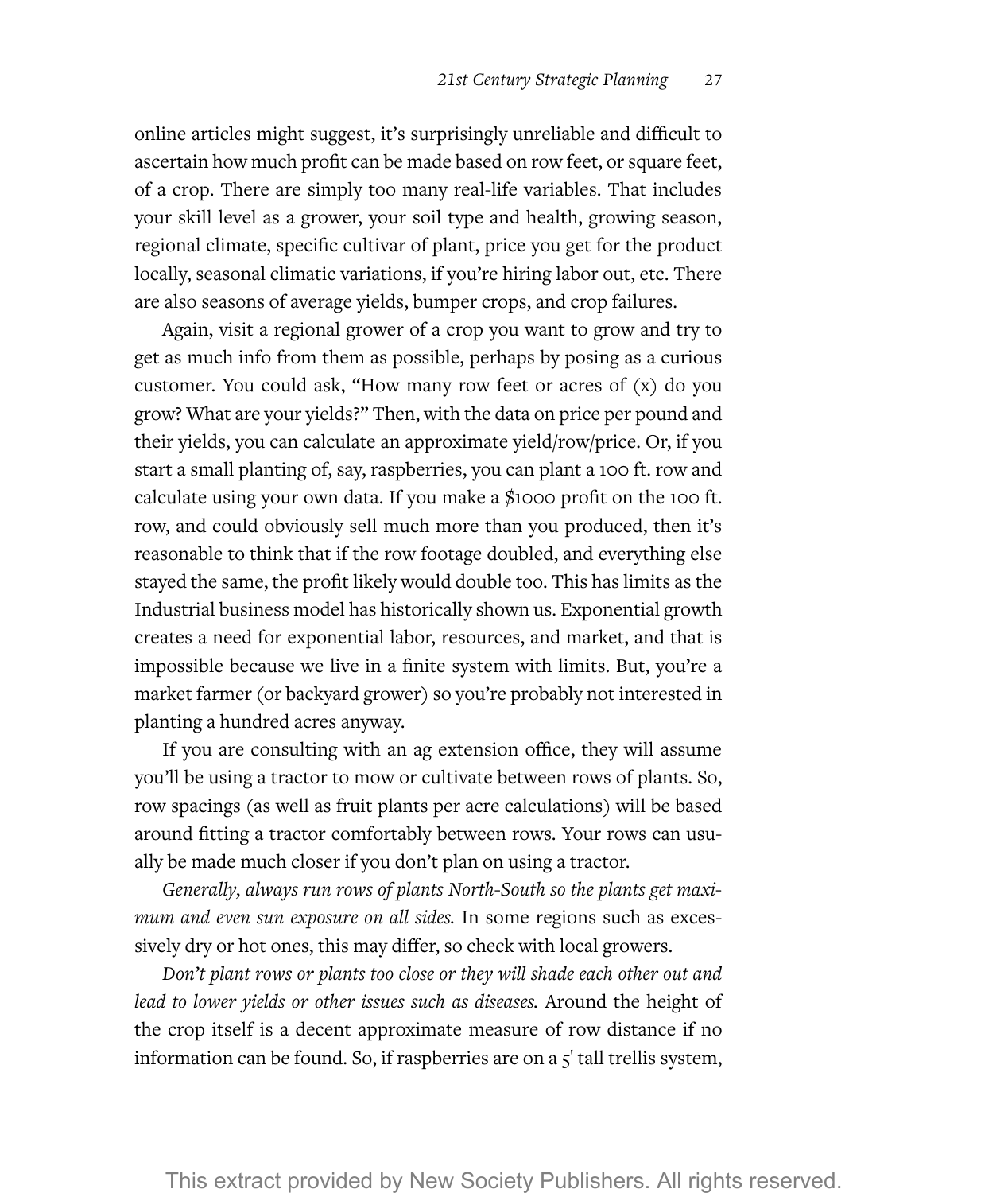about 5–6' between rows should work. It's better to make rows a little wider apart than necessary than to crowd them together, as mentioned earlier. Crowding reduces sunlight access, airflow, work space (including harvest tubs, crouching farmers, wagons, etc.) and this creates frustration, causes plant diseases like fungal infections, increases populations of fruit flies like Spotted Wing Drosophila (herein referred to as SWD), and lowers yields. Likewise, excessive spacing is a waste of space, requires more maintenance in the form of mowing, results in less efficient workflow and lower yields, etc. Don't guess on this, research exact spacing and note what other growers are doing.

To calculate how many plants you need per row, *count how many row feet* you intend to plant and *divide it by the distance between plants*. For instance, if you're planting a 100' row of red raspberries and planning on 2' between plants, then divide 100 by 2 and you get 50 plants. Simple enough.

# **Pollination**

This is an important topic that warrants your attention. Bees are a hot topic right now, due to their decline (many species, not just honeybees). Whereas in 2022 the honeybee fad is turning around and people are questioning the merits of the "exotic imported" honeybee, the fact is that honeybees are not only extremely important but originally native to North America.4 However, controversy aside, all bees are important and matter. Especially when you are growing organic small fruits!

Honeybees do a great job pollinating many small fruits (blackberries, raspberries, etc.) However, you may not be able to raise honeybees, and honeybees are not very active in cool, moist weather when some small fruits bloom. Other bees and pollinating insects can do a great job ensuring your yields are high, if you allow them space to exist and some habitat. The best habitat is "shaggy", unmowed, and left alone areas with lots of native wildflowers. Allow the wildflowers to finish their lifecycle and do not tear down the dead plants until late spring (or not at all). They may contain pollinator or beneficial insect eggs! Even just a few "shaggy"